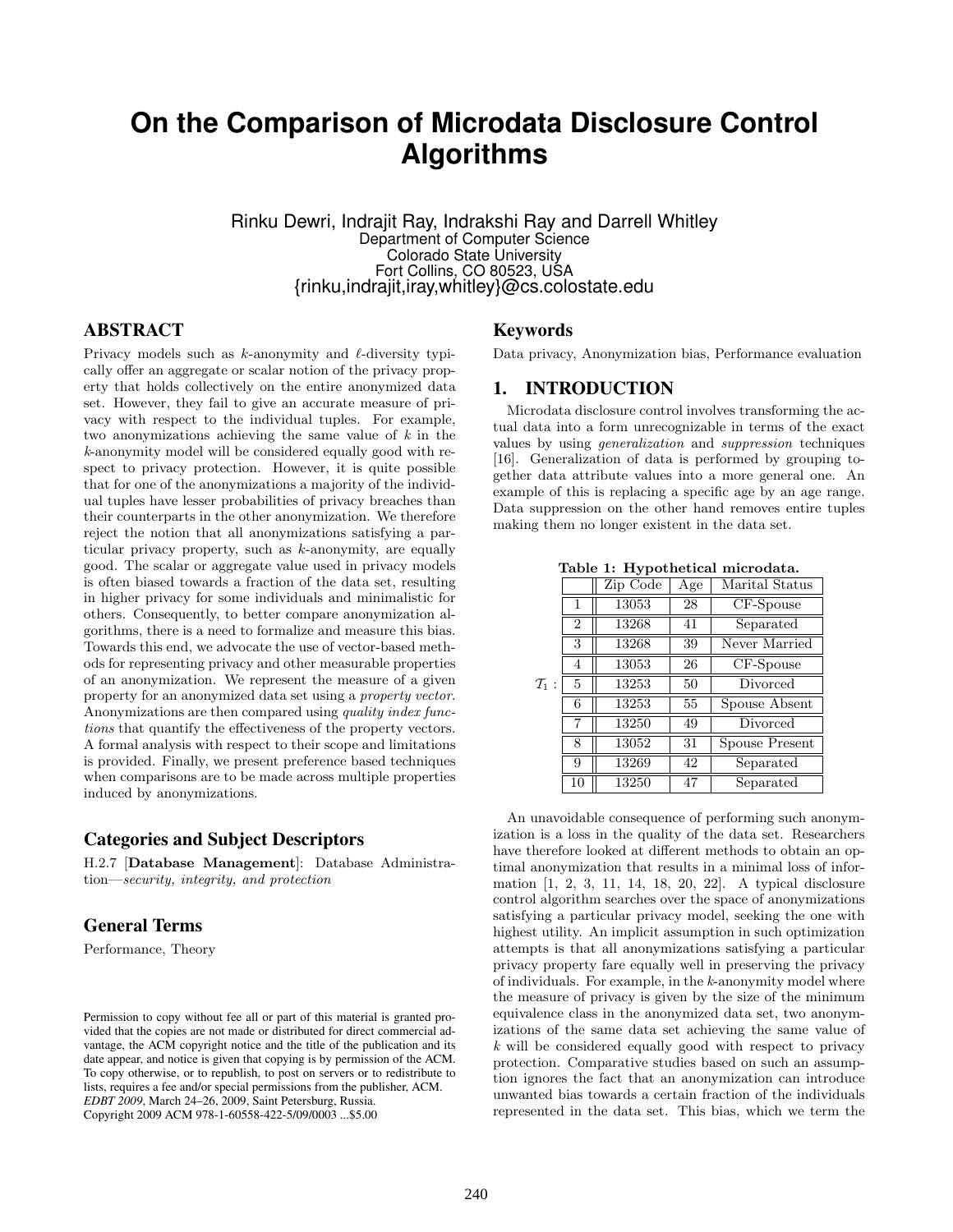|                | Zip Code | Age      | Marital Status              |
|----------------|----------|----------|-----------------------------|
| $\mathbf{1}$   | $1305*$  | (25, 35) | Married (CF-Spouse)         |
| 4              | $1305*$  | (25, 35) | Married (CF-Spouse)         |
| 8              | 1305*    | (25, 35) | Married (Spouse Present)    |
| $\overline{2}$ | $1326*$  | (35, 45) | Not Married (Separated)     |
| 3              | $1326*$  | (35, 45) | Not Married (Never Married) |
| 9              | $1326*$  | (35, 45) | Not Married (Separated)     |
| $\overline{5}$ | $1325*$  | (45, 55) | Not Married (Divorced)      |
| 6              | $1325*$  | (45, 55) | Not Married (Spouse Absent) |
| 7              | 1325*    | (45, 55) | Not Married (Divorced)      |
| 10             | $1325*$  | (45, 55) | Not Married (Separated)     |

Table 2: Two 3-anonymous generalizations of  $T_1$ . Real values of marital status are shown in italics. Left table is denoted as  $\mathcal{T}_{3a}$  and right table as  $\mathcal{T}_{3b}$ .

anonymization bias, stems from the fact that current privacy models offer only a collective representation of the level of privacy, resulting in higher privacy for some individuals and minimalistic for others. Under such a scenario, the results of comparing the effectiveness of various anonymizations can be misleading.

Let us consider the data set  $\mathcal{T}_1$  shown in Table 1. The data set contains 10 tuples with 3 attributes in each –  $Zip$ Code, Age and Marital Status. Table 2 shows two possible 3-anonymous ( $\mathcal{T}_{3a}$  and  $\mathcal{T}_{3b}$ ) generalizations of  $\mathcal{T}_1$ . The level of privacy inferred from  $\mathcal{T}_{3a}$  and  $\mathcal{T}_{3b}$  is based on 3-anonymity which is essentially the minimum size of an equivalence class. The notion of privacy assumed here is in a minimalistic sense, meaning that every tuple has at most a  $\frac{1}{3}$  probability of privacy breach. Thus, both  $\mathcal{T}_{3a}$  and  $\mathcal{T}_{3b}$  are considered to have the same level of privacy. However, we argue that  $\mathcal{T}_{3b}$ should rightfully be evaluated as providing better privacy. This is because tuples  $\{2, 3, 5, 6, 7, 9, 10\}$  in  $\mathcal{T}_{3b}$  has  $\frac{1}{7}$  probability of breach, lower than their counterparts in  $\mathcal{T}_{3a}$ . In general, with models like k-anonymity and others based on equivalence class sizes, such subtle information is likely to be lost. This is because these privacy measurements are based on certain aggregate property of the anonymization, namely the minimum equivalence class size in this case. What differentiates  $\mathcal{T}_{3a}$  and  $\mathcal{T}_{3b}$  is the data utility factor which in some sense is orthogonal to the privacy requirement. From a data utility perspective  $\mathcal{T}_{3a}$  is perhaps better since the attributes Zip Code and Age are less generalized in  $\mathcal{T}_{3a}$  than in  $\mathcal{T}_{3b}$ . Thus, either of  $\mathcal{T}_{3a}$  or  $\mathcal{T}_{3b}$  can be preferable depending on a higher utility or a better privacy requirement.

In this work, we focus on identifying ways of comparing anonymizations when such bias is known to exist. We reject a categorical statement such as "4-anonymity is better than 3-anonymity," but seek alternative ways of comparing anonymizations. Towards this end, we introduce a vector-based representation of privacy to address the problem of bias that is induced by the scalar representation. Each property, such as privacy or utility, is associated with a property vector, where each element gives a measure of the property for an individual anonymized tuple. Such a representation would signify, for example, the privacy level present for every individual in the data set under a particular privacy model. This will not only allow one to capture the anonymization bias introduced by existing privacy models, but also enable one to perform comparisons between various anonymizations based on the difference in distribution of the privacy

|                | Zip Code   | Age          | Marital Status                  |
|----------------|------------|--------------|---------------------------------|
| 1              | $130**$    | (15, 35)     | Married $(CF\text{-}Spouse)$    |
| 4              | $130**$    | (15, 35)     | Married $(CF-Spouse)$           |
| 8              | $130^{**}$ | (15, 35)     | Married (Spouse Present)        |
| $\overline{2}$ | $132**$    | (35, 55)     | Not Married (Separated)         |
| 3              | $132***$   | (35, 55)     | Not Married (Never Married)     |
| 5              | $132**$    | (35, 55)     | Not Married ( <i>Divorced</i> ) |
| 6              | $132***$   | (35, 55)     | Not Married (Spouse Absent)     |
| 7              | $132***$   | (35, 55)     | Not Married (Divorced)          |
| 9              | $132***$   | (35, 55)     | Not Married (Separated)         |
| 10             | $132**$    | $^{(35,55)}$ | Not Married (Separated)         |

levels.

We propose the notion of *quality index functions* that can be used to evaluate the effectiveness of an anonymization and then formally analyze the characteristics of such functions. An m-ary quality index function assigns a real number to a combination of  $m$  property vectors. This quantitative estimate is useful in measuring the quality of the property vector. If the quality index value for one instance of a property vector produced by an anonymization is better than another instance produced by a different anonymization, we will say that the first anonymization is preferred over the second. Unary quality index functions are limited in their ability in performing comparisons and can measure only the aggregate properties of the anonymizations. Towards this end, we explore other methods of comparison that allows one to quantify the differences in the values of the property measured across the tuples instead of a minimalistic estimate. We also present various preference based techniques when comparisons are to be made across multiple properties.

The remainder of the paper is organized as follows. The idea of anonymization bias is elaborated upon in Section 2. Section 3 defines the concepts pertinent to the remaining discussion. Section 4 explores the limitations of performing a comparative study using strict comparisons. The requirement for other methods of comparison follows from this in Section 5. A number of comparators are suggested in this section. Section 6 reviews some of the existing works in disclosure control. Finally, Section 7 concludes the paper with a discussion on future extensions.

### 2. ANONYMIZATION BIAS

Let us revisit the data in Table 1. Table 3 shows a 4 anonymous generalization of the table. We note that further discrepancy beyond those discussed in Section 1 is evident when we start looking at the anonymizations from an user's perspective. Typically, a 4-anonymous generalization is considered to provide higher privacy than a 3-anonymous one. Again, this idea is based on a minimalistic notion of privacy, keeping in mind the entire data set and a certain property satisfied by the tuples in it. However, it is worth noting that attacks on the anonymized data sets could be targeted towards a particular subset of the individuals represented in the data set. In such a situation, a user needs to be concerned about her own level of privacy, rather than that maintained collectively. For example, if user 8 is to choose between the anonymizations  $\mathcal{T}_{3b}$  and  $\mathcal{T}_{4}$ , the choice would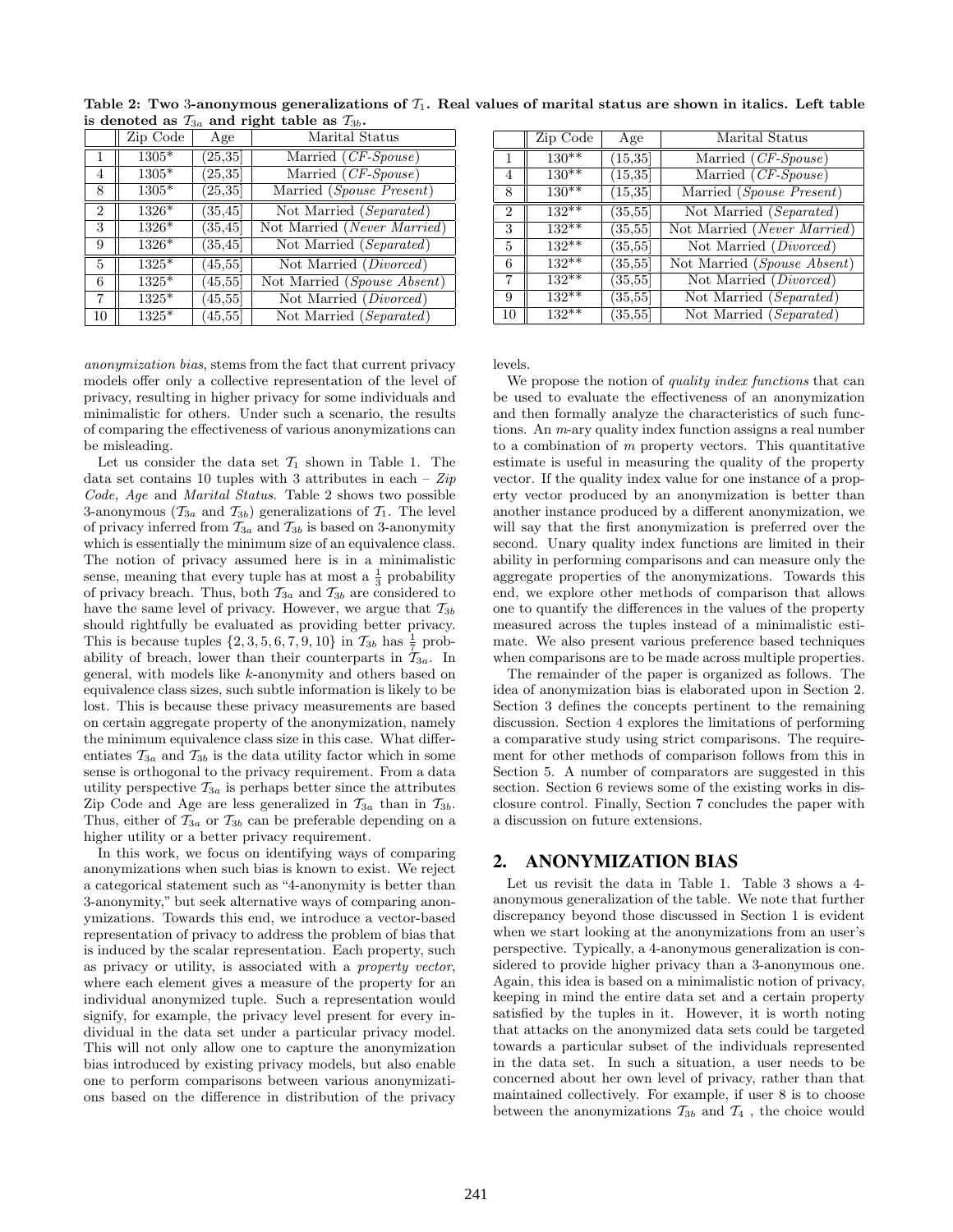|                   |                | Zip Code | Age         | Marital Status    |
|-------------------|----------------|----------|-------------|-------------------|
|                   | 1              | $13***$  | (20, 40]    | $\ast$            |
|                   | 3              | $13***$  | [20, 40]    | $\ast$            |
|                   | 4              | $13***$  | (20, 40]    | $\overline{\ast}$ |
|                   | 8              | $13***$  | (20, 40]    | $\ast$            |
| $\mathcal{T}_4$ : | $\overline{2}$ | $13***$  | (40, 60]    | $\ast$            |
|                   | 5              | $13***$  | (40, 60]    | $\ast$            |
|                   | 6              | $13***$  | (40, 60]    | $\ast$            |
|                   | 7              | $13***$  | (40, 60]    | $\ast$            |
|                   | 9              | $13***$  | (40, 60]    | *                 |
|                   | 10             | $13***$  | $[40,\!60]$ | $\ast$            |

Table 3: A 4-anonymous generalization of  $\mathcal{T}_1$ .

be the latter which conforms to our understanding that 4 anonymity is better. However, if user 3 is in question then the 3-anonymous generalization  $\mathcal{T}_{3b}$  is in fact better than  $\mathcal{T}_4$ . Fig. 1 plots the size of the equivalence class for each tuple in the three different generalizations. The plot tells us that different anonymizations can in fact be better for different individuals. This in some way disrupts our understanding of "better" and "poor" privacy.



Figure 1: The size of equivalence class to which a tuple in  $T_1$  belongs to for different anonymizations. Two different anonymizations with the same collective privacy level can have different privacy levels for individual tuples.

These fundamental problems are often ignored while performing comparative studies. The notion of privacy assumed in most studies is limited to some overall measure, which can result in anonymizations being biased towards some fraction of the data set. Although removing this bias can be a difficult task, no attempt is known to have been made to measure it, less provide privacy measures keeping the bias in consideration. Comparative studies typically assume that if parameters are set similarly in a privacy model, for example k in k-anonymity, then the resulting level of privacy would also be similar. Thereafter, most of the focus during optimization is directed towards obtaining higher utility. With the anonymization bias in picture, the very assumption in the first step of an optimization procedure does not hold any longer. Our work in this paper is not targeted towards defining a new privacy model that overcomes this bias, but to find ways of comparing anonymizations when the bias is known to exist.

Note that the appearance of bias is not limited to  $k$ anonymity alone. When individual measures of privacy are not considered, such bias can appear in any privacy model. The bias can be present even in a personalized privacy setting, such as in the model presented by Xiao and Tao [21]. Personalized privacy in such a model is achieved by constraining the probability of privacy breach for an individual, depending on personal preferences of a breach, to an upper bound. Nonetheless, the individual probabilities need not be same for all tuples, thereby biasing a generalization scheme in more favor towards some tuples than others.

It is imperative to ask if an anonymization can be strictly better than another. It is known that privacy and utility are two conflicting facets of an anonymization, indicating that an anonymization better in one aspect (privacy or utility) is likely to suffer on the other. However, even if utility is not considered as a criteria for obtaining a better generalization, how easy is it to establish that one anonymization is better than another? The answer could be subjective depending on how one defines a "better" anonymization. We shall explore the limitations and alternatives to establish the superiority of an anonymization for various definitions in this context.

#### 3. PRELIMINARIES

Let  $\Phi_1, \Phi_2, \ldots, \Phi_a$  represent the domains of a attributes. A data set of size  $\mathcal N$  defined over these attributes is a collection of N tuples of the form  $(\phi_1, \phi_2, \ldots, \phi_a) \in \Phi_1 \times \Phi_2 \times \ldots \times$  $\Phi_a$ . An *anonymization* of a data set is achieved by performing generalization/suppression of the tuples, resulting in an anonymized data set unidentifiable from the original one. Since suppression of tuples can be represented as a special case of generalization, we adhere to the term "generalization" to mean both. Further, although tuples suppressed during an anonymization are usually eliminated, we assume that they still exist in the anonymized data set in an overly generalized form. This enables us to say that both the original data set and the anonymized one are of the same size. An anonymized data set is then subjected to a variety of property measurements. A property here refers to a scalar quantity signifying a privacy, utility or any other measurable feature of a tuple in the anonymized data set. This gives us a vector of values representing the property value for every tuple of the anonymized data set.

Definition 1. (Property Vector) A property vector  $D$ for a data set of size N is an N-dimensional vector  $(d_1, d_2, \ldots)$ ,  $d_{\mathcal{N}}$ ) with  $d_i \in \mathbb{R}$ ;  $1 \leq i \leq \mathcal{N}$  specifying a measure of a property for the  $i^{th}$  tuple of the data set.

A property signifies the grounds under which a comparison is made between two anonymizations. Consider that we are performing k-anonymization on a data set. A generalization scheme to do so results in multiple equivalence classes, the desired property being that all such equivalence classes are of size at least  $k$ . If we pick our privacy property to be the "size of the equivalence class to which a tuple belongs", then each tuple will have an associated integer. This results in a property vector  $s = (s_1, s_2, \ldots, s_{\mathcal{N}})$  for a data set of size  $N$ . For example, the equivalence class property vector induced in  $\mathcal{T}_{3a}$  is  $(3, 3, 3, 3, 4, 4, 4, 3, 3, 4)$ . Another example of a property could be the contribution made by a tuple to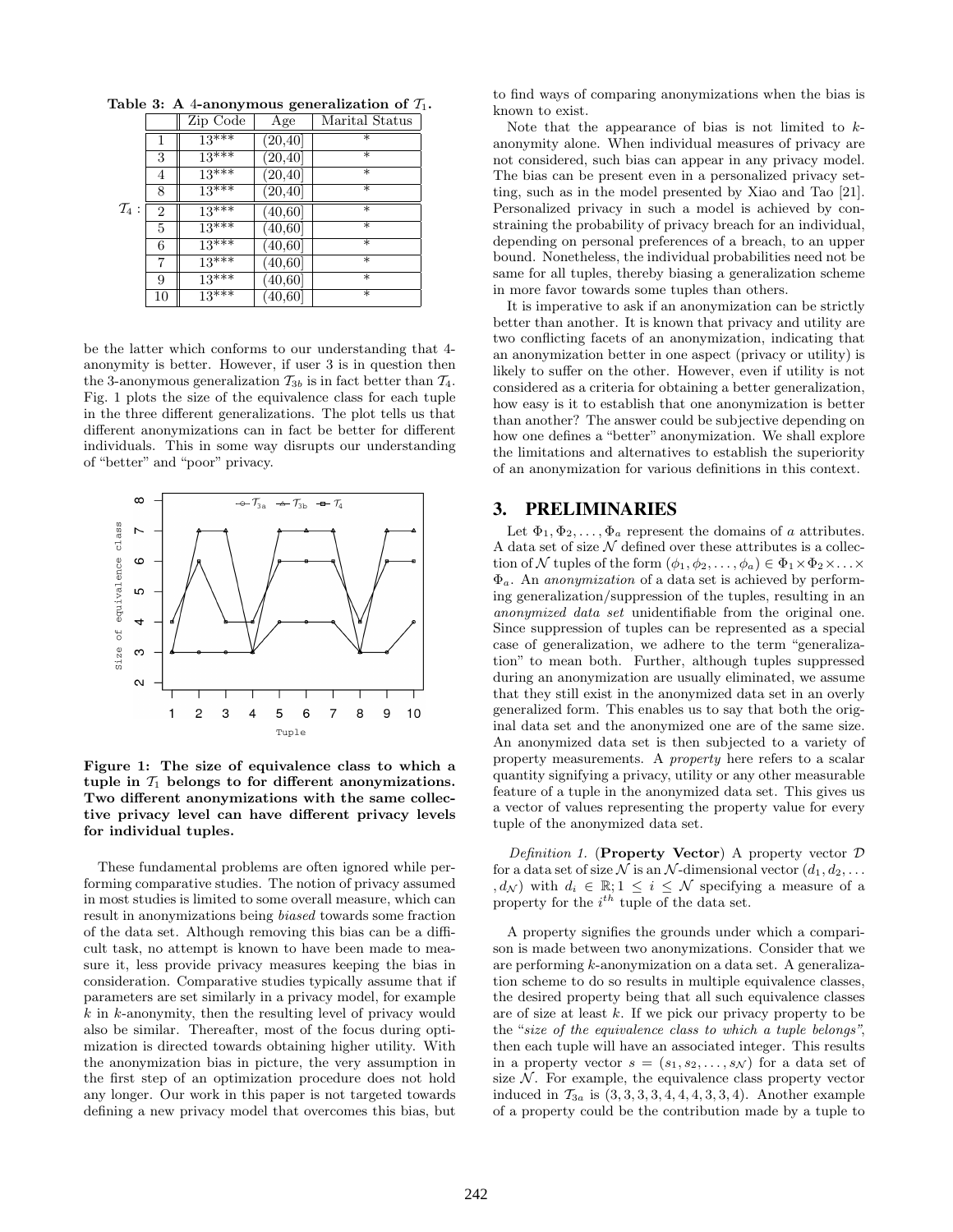the total information loss. If measurements on the diversity of sensitive attributes in an equivalence class is desired, then the property can be the number of times the sensitive attribute value of a tuple appears in its equivalence class. Considering "Marital Status" as a sensitive attribute, such a property vector for  $\mathcal{T}_{3a}$  will be  $(2, 2, 1, 2, 2, 1, 2, 1, 2, 1)$ .

Ideally, any number of properties can be studied on a given anonymization. An anonymization is only a representation of the generalization scheme, inducing different property vectors for different properties. For example, one may be interested in analyzing an anonymization w.r.t. both kanonymity and  $\ell$ -diversity. In such a case, the property vectors to consider are the ones generated by the properties size of equivalence class of a tuple and count of the sensitive attribute value of a tuple in its equivalence class. For an anonymization, a property vector due to the first property relates to k-anonymity, while that from the latter one relates to  $\ell$ -diversity. We thus use the notion of r-property anonymization to indicate that the set of properties decided upon for a comparison process is restricted to a pre-specified set of  $r$  properties. The objective of a comparison is to decide if one anonymization is better than another w.r.t. the specified properties.

Definition 2. (r–Property Anonymization) Let  $\Delta$  be the set of all data sets of size  $N$ . Let  $\Upsilon$  be the set of all elements  $v \in 2^{\mathbb{R}^N}$  such that  $|v| = r$ . A r-property anonymization  $\mathcal G$  is a function  $\mathcal G : \Delta \to \Upsilon$  which induces a set of r N-dimensional property vectors  $\mathcal{G}(\delta)$  on a data set  $\delta \in \Delta$ .

Note that an *r*-property anonymization does not mean that there are restrictions on how an anonymization is done. It only indicates that, for a given anonymization,  $r$  different property vectors are chosen to proceed with the comparison. The idea is to project an anonymized data set into a set of  $N$ -dimensional vectors with regard to  $r$  properties, and then compare the resulting vectors for different anonymization schemes. For example, the aforementioned example of analyzing the size of equivalence class and the number of sensitive attribute values of a tuple in its equivalence class will be referred to as 2–property anonymization.

Comparisons between anonymizations is done by defining a *comparator*, denoted by  $\triangleright$ . A comparator is an ordering operation defined on sets of property vectors. An example is the dominance-based comparator  $\succeq$  - under a 1-property anonymization, say  $\Upsilon_1 = \{(d_1^1, \ldots, d_N^1)\}\$ and  $\Upsilon_2 = \{ (d_1^2, \ldots, d_N^2) \}, \text{ then } \Upsilon_1 \succeq \Upsilon_2 \text{ iff } \forall 1 \leq i \leq \mathcal{N}, d_i^1 \geq d_i^2.$ In other words, comparators are user-defined ways of evaluating the superiority of a property vector. An anonymization is better than another only w.r.t. the comparator used in comparing the induced set of property vectors. Therefore, given a comparator  $\triangleright$ , the relation  $\mathcal{G}_1 \triangleright \mathcal{G}_2 \iff \Upsilon_1 \triangleright \Upsilon_2$ is implicitly assumed to be true. Note that the definition of a comparator need not always be explicitly made in terms of the values in a property vector. For example, a comparator may be defined just to check if more values in one property vector is higher than the corresponding values in another vector. Hence, we use quality index functions on property vectors to quantitatively measure the competence of a set of property vectors.

Definition 3. (m-ary Quality Index) Let  $\Pi$  be the set of all property vectors w.r.t a particular property. An m-ary quality index P is a function  $P : \Pi^m \to \mathbb{R}$  which assigns a combination of m property vectors  $\mathcal{D}_1, \ldots, \mathcal{D}_m$  a real value  $P(\mathcal{D}_1, \ldots, \mathcal{D}_m)$ .

Since comparisons are usually performed by applying an anonymization on the same data set, we shall restrict Π to be the set of all property vectors of the same size, i.e. the size  $\mathcal N$ of the data set. Based on the same reasoning, a quality index may also use the original data set while mapping property vectors to real numbers.

A commonly used method of performing comparisons is through unary quality index functions (1-ary). Unary quality indices are functions applied independently on anonymizations. They measure one or more feature (privacy/utility) of an anonymization, and the quantitative value is considered representative of the measured feature of the anonymization. For example, k-anonymity is an unary quality index on the equivalence class size property vector, given as  $P_{k-anon}(s) = min(s) (= 3$  for  $\mathcal{T}_{3a})$ . Another possible quality index could be the average size of the equivalence class maintained in the anonymized data set, i.e.  $P_{s-avg}(s) = \sum s_i / \mathcal{N}$  (= 3×3+3×3+4×4/10=3.4 for  $\mathcal{T}_{3a}$ ). Other models like  $\ell$ -diversity and  $t$ -closeness results in other property vectors depending on the property being measured, for example  $\ell$ -diversity uses a count of the number of times the sensitive attribute value of a tuple is represented in an equivalence class. With this property, we shall have a unary quality index  $\ell = P_{\ell-div}((2, 2, 1, 2, 2, 1, 2, 1, 2, 1))$  value of 1 for  $\mathcal{T}_{3a}$  (considering "Marital Status" as the sensitive attribute). Once again, the  $\ell$  or  $t$  values for an anonymization is a quality measurement on the property vectors, the minimum values in these models. Certain forms of utility measurements can also be captured from property vectors. A loss measurement, such as the general loss metric [7], computes a normalized loss quantity for every tuple of the data set. For such metrics, a property vector specifies the loss resulting from each tuple in the data set. Thereafter, the quality index is some form of aggregation of the individual losses.

Note that unary indices only allow the measurement of an aggregate property of an anonymization. This limits any kind of comparison against the bias that may be present across anonymizations. More specifically, comparisons are not possible across the property values maintained by a tuple in two different anonymizations. This problem is eliminated by binary indices (2-ary) since both anonymizations are now available to allow comparison of individual components of the induced property vectors. A binary quality index has two anonymizations as input and the realvalued output signifies a relative measure of one anonymization's effectiveness over another. For example, a binary quality index such as  $P_{binary}(s, t) = |\{s_i | s_i > t_i\}|$  counts the number of entries in the property vector s that has higher property values than the corresponding entries in  $t$ . Note that  $s$  and  $t$  in this case are property vectors measuring the same property in two different anonymizations. For the size of equivalence class property in  $\mathcal{T}_{3a}$ , with property vector  $s = (3, 3, 3, 3, 4, 4, 4, 3, 3, 4)$ , and  $\mathcal{T}_{3b}$ , with property vector  $t = (3, 7, 7, 3, 7, 7, 7, 3, 7, 7)$ , we have  $P_{binary}(s, t) = 0$  and  $P_{binary}(t, s) = 7$ . These index values indicate that if an 1property anonymization is analyzed w.r.t. the size of equivalence class property, then anonymization  $\mathcal{T}_{3b}$  inducing the property vector t is preferable over  $\mathcal{T}_{3a}$ .

Quality estimation based on index functions stresses on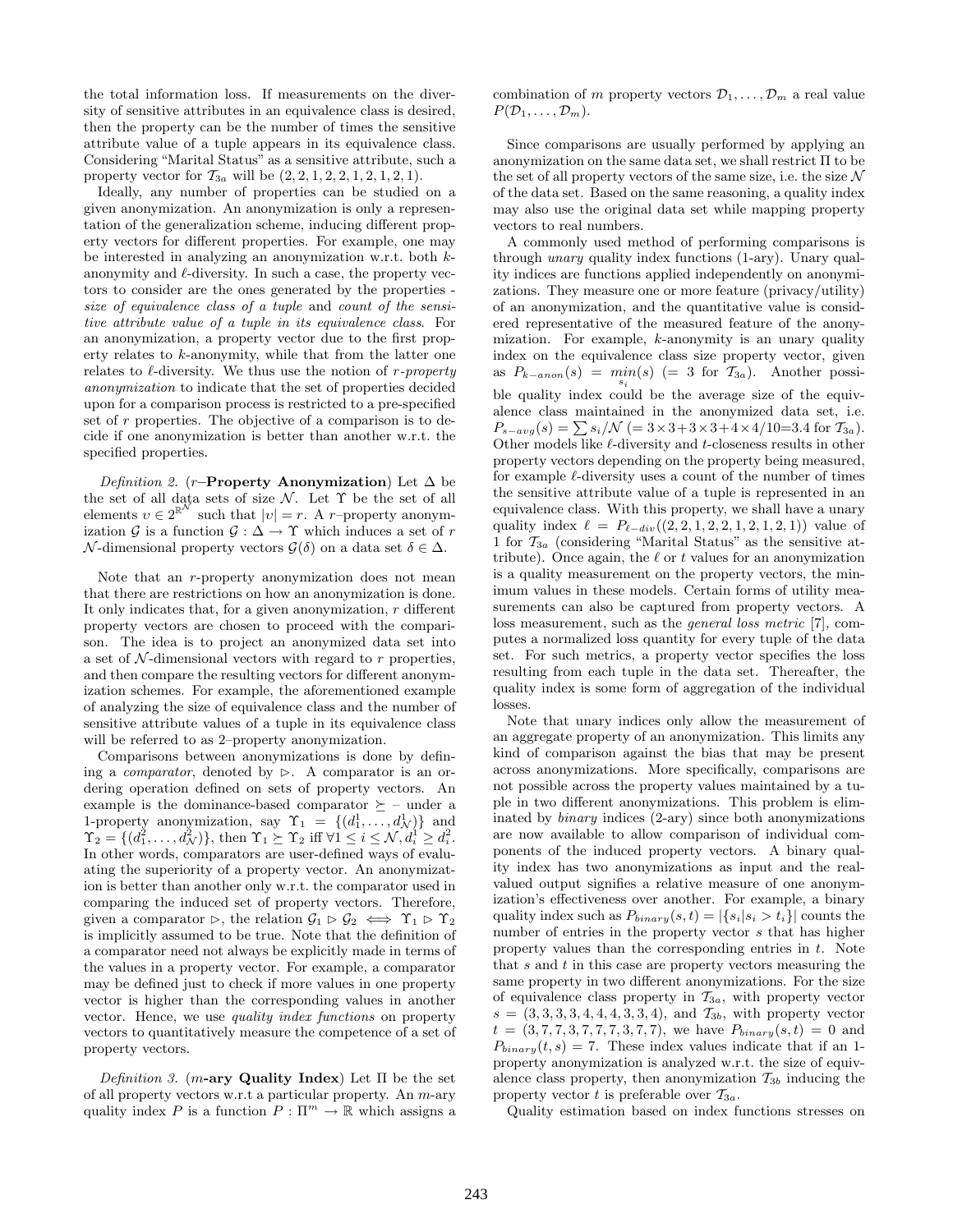| Comparator $(\triangleright)$                | $\mathcal{D}_1 \triangleright \mathcal{D}_2$                          | $\Upsilon_1 \triangleright \Upsilon_2$                                                                                                                                                                                          | $\mathcal{G}_1 \triangleright \mathcal{G}_2$                          |
|----------------------------------------------|-----------------------------------------------------------------------|---------------------------------------------------------------------------------------------------------------------------------------------------------------------------------------------------------------------------------|-----------------------------------------------------------------------|
| Weak dominance $(\succeq)$                   | $\forall i: d_i^1 \geq d_i^2$                                         | $\forall \mathcal{D}_i \in \Upsilon_1, \mathcal{D}'_i \in \Upsilon_2; \mathcal{D}_i \succeq \mathcal{D}'_i$                                                                                                                     | $\mathcal{G}_1$ is not worse than $\mathcal{G}_2$                     |
| Strong dominance $(\succ)$                   | $\forall i; d_i^1 > d_i^2$<br>$\wedge \exists j$ ; $d_i^1 > d_i^2$    | $\forall \mathcal{D}_i \in \Upsilon_1, \mathcal{D}'_i \in \Upsilon_2; \mathcal{D}_i \succeq \mathcal{D}'_i$<br>$\wedge \exists \mathcal{D}_j \in \Upsilon_1, \mathcal{D}'_j \in \Upsilon_2; \mathcal{D}_j \succ \mathcal{D}'_j$ | $\mathcal{G}_1$ is better than $\mathcal{G}_2$                        |
| Non-dominance $(  )$                         | $\exists i, j; d_i^1 < d_i^2 \wedge d_i^1 > d_i^2$                    | $\exists \mathcal{D}_i \in \Upsilon_1, \mathcal{D}'_i \in \Upsilon_2; \mathcal{D}_i \succ \mathcal{D}'_i$<br>$\wedge \exists \mathcal{D}_j \in \Upsilon_1, \mathcal{D}'_j \in \Upsilon_2; \mathcal{D}'_j \succ \mathcal{D}_j$   | $\mathcal{G}_1$ and $\mathcal{G}_2$ are incomparable                  |
| User defined $(\blacktriangleright$ -better) | $\mathcal{D}_1$ is $\blacktriangleright$ -better than $\mathcal{D}_2$ | $\Upsilon_1$ is $\blacktriangleright$ -better than $\Upsilon_2$                                                                                                                                                                 | $\mathcal{G}_1$ is $\blacktriangleright$ -better than $\mathcal{G}_2$ |

Table 4: Strict comparators based on dominance relationships.

the fact that a particular anonymization can be interpreted with respect to many different privacy properties and utility measurements. The superiority of one anonymization to another is thus dependent on what privacy properties are taken into consideration while performing the comparison. If quality indices are used to establish this superiority, then our concern is how many of them are needed to do so.

## 4. STRICT COMPARISONS

Most algorithms in disclosure control are designed to obtain anonymizations that can maximize the utility of the anonymized data while satisfying a pre-specified privacy property. An anonymization is considered to be better than another if it provides higher utility within the constraints of the privacy requirement. Privacy, as given by a model, and utility are two properties induced by an anonymization. A disclosure control algorithm scans through the space of anonymizations satisfying a privacy property to find the one with maximum utility. Performance of one algorithm is said to be better than another if it is able to find an anonymization with higher utility.

This form of comparison suffers from the fact that the privacy level measured from an anonymization is a scalar quantity. It is known that maximum privacy and maximum utility are orthogonal objectives that cannot be achieved at the same time. Hence, it is imperative that when an anonymization with a better utility is found by an algorithm, the privacy factor must suffer. However, this facet may not be exposed if scalar measures are used to represent privacy. The anonymization bias plays an important role here in explaining a degraded performance in privacy from high utility anonymizations. Further, optimization attempts are also rare where emphasis is laid on obtaining anonymizations that satisfy more than one privacy property.

Discrepancies of the above nature prompts us to consider vector based measurements of the properties induced by an anonymization. Our perspective of an anonymization is that of a source that induces various properties, both in terms of privacy and utility, and more importantly, the properties can be measured on each tuple in the data set. Thereafter, methods to compare these property vectors (one or more) are devised to evaluate the competence of an anonymization.

The first question we ask is the feasibility of performing strict comparisons. A strict comparison between property vectors follows from the concept of dominance, widely used in the multi-objective optimization community. The notions of weak and strong dominance enables us to make strong statements about the superiority of an anonymization. Weak dominance says that every measured value of a property on every tuple of the data set after an anonymization must be at least as good as the value measured from the corresponding tuples with another anonymization. This establishes a "not worse than" relationship between vectors. Strong dominance offers a stricter notion and establishes the "better than" relationship (Table 4). The non-dominance relationship signifies incomparable vectors. We are interested in strict comparisons based on dominance because they provide a framework to undoubtedly justify why an anonymization is better than another. It can potentially eliminate the effects of anonymization bias during a comparative study. However, the following discussion shows that adopting a dominance based comparative method could be rather impractical.

THEOREM 1. Let  $\mathcal{D}_1$  and  $\mathcal{D}_2$  be two property vectors measuring the same property and induced by the 1–property anonymizations  $\mathcal{G}_1$  and  $\mathcal{G}_2$  respectively on a data set of size N. If  $\mathcal{P} = (P_1, P_2, \ldots, P_n)$  be a vector of n unique unary quality indices such that

$$
\forall 1 \leq i \leq n : P_i(\mathcal{D}_1) \geq P_i(\mathcal{D}_2) \iff \mathcal{D}_1 \succeq \mathcal{D}_2,
$$

then the number of indices is at least equal to the size of the data set, i.e.  $n \geq \mathcal{N}$ .

PROOF. The proof follows from the fact that the number of open hypercubes required to cover  $\mathbb{R}^N$  is finite. We shall show that if  $n < N$ , then infinite such open hypercubes can be defined. The proof is by induction. Consider the two non-comparable property vectors  $\mathcal{D}_1 = (a, b)$  and  $\mathcal{D}_2 = (b, a)$ with  $a, b \in \mathbb{R}$  and  $n = 1$ . Then either  $P_1(\mathcal{D}_1) \geq P_1(\mathcal{D}_2)$  or  $P_1(\mathcal{D}_1) < P_1(\mathcal{D}_2)$ . This implies that either  $\mathcal{D}_1 \succeq \mathcal{D}_2$  or  $\mathcal{D}_2 \succeq \mathcal{D}_1$ , which leads to a contradiction since  $\mathcal{D}_1 \parallel \mathcal{D}_2$ . Hence the theorem holds for  $\mathcal{N} = 2$ .

Let us suppose that the theorem holds for data sets of size  $\mathcal{N}-1$ . Consider the two property vectors  $\mathcal{D}_1 = (a, a, \dots, a, c)$ and  $\mathcal{D}_2 = (b, b, \ldots, b, c)$  with  $a, b \in \mathbb{R}$  and  $a < b$  on a data set of size  $N$ . Further, let us assume that there exists a combination of  $n < N$  unary quality indices satisfying the relation in the theorem.

We first show that  $\forall 1 \leq i \leq n : P_i(\mathcal{D}_1) < P_i(\mathcal{D}_2)$ .

If  $\exists j$  such that  $P_j(\mathcal{D}_1) > P_j(\mathcal{D}_2)$  then  $\mathcal{D}_2 \not\leq \mathcal{D}_1$  which results in a contradiction.

Next, consider a property vector  $\mathcal{D} \in \mathcal{D}_c = \{(d_1, d_2,$ ...,  $d_{\mathcal{N}-1}, c$ |∀1 ≤  $i \leq \mathcal{N}-1$  :  $a < d_i < b$ };  $c \in \mathbb{R}$ . We then have  $\mathcal{D}_2 \succeq \mathcal{D} \succeq \mathcal{D}_1$  leading to  $\forall 1 \leq i \leq n : P_i(\mathcal{D}_2) \geq$  $P_i(\mathcal{D}) \geq P_i(\mathcal{D}_1)$ . If  $\exists j$  such that  $P_j(\mathcal{D}_2) = P_j(\mathcal{D}_1)$ , then  $P_i(\mathcal{D}_2) = P_i(\mathcal{D}) = P_i(\mathcal{D}_1)$ . With this we can now prove that the number of indices required for data sets of size  $\mathcal{N}$  − 1 can be less than  $\mathcal{N}$  − 1, contrary to the hypothesis assumed. To do so, we consider two property vectors  $\mathcal{D}_p =$  $(p_1, p_2, \ldots, p_{N-1})$  and  $\mathcal{D}_q = (q_1, q_2, \ldots, q_{N-1})$  on a data set of size  $\mathcal{N} - 1$ , such that  $\forall 1 \leq i \leq \mathcal{N} - 1 : a < p_i \leq q_i < b$ . Hence,  $\mathcal{D}_q \succeq \mathcal{D}_p$ . Next, we expand the two vectors by concatenating the same arbitrary element  $c \in \mathbb{R}$ , the concatenated vectors being denoted by  $\mathcal{D}_{p|c}$  and  $\mathcal{D}_{q|c}$  respectively.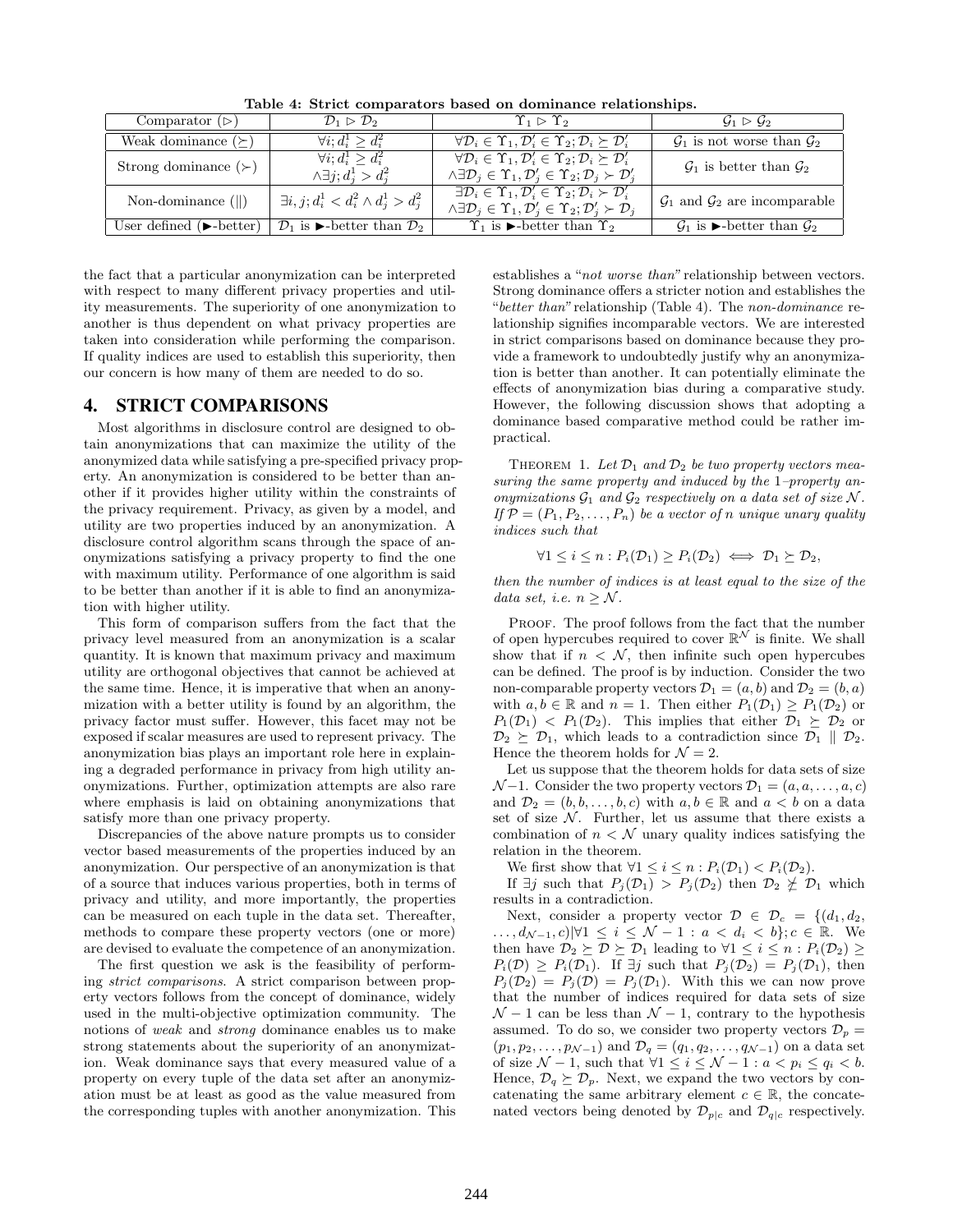Since  $\forall 1 \leq i \leq n : P_i(\mathcal{D}_{q|c}) \geq P_i(\mathcal{D}_{p|c}) \iff \mathcal{D}_{q|c} \succeq \mathcal{D}_{p|c}$ and  $(\mathcal{D}_q \succeq \mathcal{D}_p) \iff (\mathcal{D}_{q|c} \succeq \mathcal{D}_{p|c})$ , we have  $\forall 1 \leq i \leq$  $n: P_i(\mathcal{D}_{q|c}) \geq P_i(\mathcal{D}_{p|c}) \iff \mathcal{D}_q \succeq \mathcal{D}_p$ . Also, using the result that  $P_j(\mathcal{D}_2) = P_j(\mathcal{D}) = P_j(\mathcal{D}_1)$  for any  $\mathcal{D} \in \mathcal{D}_c$ , we have  $P_j(\mathcal{D}_{q|c}) = P_j(\mathcal{D}_{p|c})$ . Hence the result of  $P_j$  can be ignored and one can write  $\forall 1 \leq i \neq j \leq n : P_i(\mathcal{D}_{q|c}) \geq$  $P_i(\mathcal{D}_{p|c}) \iff \mathcal{D}_q \succeq \mathcal{D}_p$ , which means that less than  $\mathcal{N}-1$ (recall  $n < N$ ) quality indices can be used to compare  $\mathcal{D}_p$ and  $\mathcal{D}_{q}$ . Since this is contrary to the assumed hypothesis, the existence of such  $j$  is not possible.

Thus,  $\forall 1 \leq i \leq n : P_i(\mathcal{D}_1) < P_i(\mathcal{D}_2)$ .

Let us now consider the open hyperrectangle  $\mathcal{I}_c = \{(r_1, r_2,$  $\dots, r_n) \in \mathbb{R}^n \, \forall 1 \leq i \leq n : P_i(\mathcal{D}_1) < r_i < P_i(\mathcal{D}_2) \}.$  Also, for  $f > c$ ,  $\mathcal{I}_c \cap \mathcal{I}_f = \phi$ ; if  $\exists (r_1, r_2, \ldots, r_n) \in \mathcal{I}_c \cap \mathcal{I}_f$  then  $\forall 1 \le i \le n : [P_i((a, a, \ldots, a, c)) < r_i < P_i((b, b, \ldots, b, c))] \land$  $[P_i((a, a, \ldots, a, f)) < r_i < P_i((b, b, \ldots, b, f))],$  giving  $\forall 1 \leq$  $i \leq n : P((a, a, \ldots, a, f)) < P_i((b, b, \ldots, b, c))$ , and implying that  $(b, b, \ldots, b, c) \succeq (a, a, \ldots, a, f)$  which is absurd. Hence, since  $\mathbb R$  is uncountable and c is chosen arbitrarily in  $\mathbb R$ , there are uncountably many disjoint open hyperrectangles in the *n*-dimensional quality index space  $\mathbb{R}^n$ . This is in contradiction to the fact that  $\mathbb{R}^n$  contains countably many disjoint open hyperrectangles. Therefore,  $n \nless \mathcal{N}$  which implies  $n \geq \mathcal{N}$ .  $\Box$ 

A similar proof can be given for the case when strong dominance has to be inferred between two property vectors, i.e. for the equivalence relation  $[\forall 1 \leq i \leq n : P_i(\mathcal{D}_1) \geq$  $P_i(\mathcal{D}_2) \wedge \exists j \in \{1, \ldots, n\} | P_j(\mathcal{D}_1) > P_j(\mathcal{D}_2) | \iff \mathcal{D}_1 \succ \mathcal{D}_2$ to hold, n must be at least  $\mathcal N$ .

An important question here is whether all possible  $\mathcal{N}$ dimensional property vectors are valid given a specific privacy measurement and a specific data set. The answer is a strict no. For example, if we consider the size of the equivalence class as the privacy property, one commonly used in models like  $k$ -anonymity and  $\ell$ -diversity, we would find that the measurements are dependent. In other words, if a tuple belongs to an equivalence class of size s, then there exists  $s-1$  other tuples that belong to the same equivalence class. Hence the measurement (size of equivalence class) will be the same for all s tuples. This restricts us from attaining all possible property vectors. This then raises the question if Theorem 1 is valid when the set of possible property vectors is actually a subset of the set of all possible property vectors. We show that the theorem in fact holds for such a subset as well.

COROLLARY 1. Let  $\Pi$  be the set of all property vectors that can be defined for a data set of size N. Let  $\mathcal{D} \subseteq \Pi$  be a set of property vectors measuring a particular property such that  $\forall \mathcal{D}_1, \mathcal{D}_2 \in \mathcal{D}$ ,

$$
\forall 1 \leq i \leq n : P_i(\mathcal{D}_1) \geq P_i(\mathcal{D}_2) \iff \mathcal{D}_1 \succeq \mathcal{D}_2
$$

Then,  $n \geq \mathcal{N}$ .

 $i \leq \mathcal{N}; 0 \leq e_i \leq 1$ 

PROOF. Let us assume that  $n < N$ . The proof is given by constructing the maximal superset  $\mathcal{D}_M$  of  $\mathcal D$  on which the relationship holds. Let  $a = (a_1, a_2, \ldots, a_\mathcal{N}), b = (b_1, b_2, \ldots, b_\mathcal{N})$  $\in \mathcal{D}$ . Hence we can say,  $\forall 1 \leq i \leq n : P_i(a) \geq P_i(b) \iff$  $a \succeq b$ . Also then  $a, b \in D_M$ . Now consider the following vectors.

• 
$$
x \in \mathcal{X} = \{(a_1c_1, a_2c_2, ..., a_Nc_N) | \forall 1 \le i \le \mathcal{N}; c_i \ge 1\}
$$
  
\n•  $y \in \mathcal{Y} = \{(b_1 + (a_1 - b_1)e_1, ..., b_N + (a_N - b_N)e_N) | \forall 1 \le i \le N\}$ 

• 
$$
z \in \mathcal{Z} = \{(b_1/d_1, b_2/d_2, \ldots, b_\mathcal{N}/d_\mathcal{N}) | \forall 1 \leq i \leq \mathcal{N}; d_i \geq 1\}
$$

We have the following relation on these vectors:  $a \succeq b \iff$  $x \succeq a \succeq y \succeq b \succeq z$ . Hence, by applying the quality indices  $P_i$ 's on a and b one can compare two property vectors belonging to two different sets from  $\mathcal{X}, \mathcal{Y}$  and  $\mathcal{Z}$ . Note that one can still not assert that two vectors belonging to the same set  $(\mathcal{X}, \mathcal{Y})$  or  $\mathcal{Z}$  can be compared in the same manner. Thus, we arbitrarily choose three vectors, one each from  $X, Y$  and  $\mathcal{Z}$ , and include it in  $D_M$ , i.e.  $D_M = \{x, a, y, b, z\}$ . Hence, given two vectors in  $D_M$ , we can find at least three other vectors that satisfy the relationship, thereby increasing the cardinality of  $D_M$ . Since the choice of the new vectors is arbitrary, we can continue the process as many times as possible, every time increasing the cardinality of  $D_M$ . Then, in the limit,  $D_M$  will become equal to  $\Pi$ . This contradicts the result from Theorem 1 saying that  $n \geq \mathcal{N}$  quality indices are required to compare two property vectors in Π. Therefore, the assumed hypothesis  $n < N$  is incorrect, implying  $n \geq \mathcal{N}.$   $\qed$ 

The situation becomes worse if comparisons are to be made against multiple properties. On first thought, it is possible to map a set of property vectors to an unique property vector of size  $N$  and Theorem 1 could suggest that the lower bound on n is therefore  $\mathcal{N}$ . Let  $\Upsilon_p = {\mathcal{D}_{p1}, \mathcal{D}_{p2}, \ldots, \mathcal{D}_{pr}}$  be a set of r property vectors, where  $\mathcal{D}_{pi} = (d_{i1}^p, d_{i2}^p, \ldots, d_{iN}^p);$  $1 \leq i \leq r$ . Consider the vector  $d_j \in D_j = \{(d_{1j}^p, d_{2j}^p, \ldots, d_{rj}^p)\}$  $\in \mathbb{R}^r$  for some  $j \in \{1, ..., \mathcal{N}\}\)$ . Note that  $|D_j| = \mathbb{R}^r$  and since the cardinality of  $\mathbb{R}^r$  and  $\mathbb{R}$  is the same, there exists a bijective function  $f_i : D_i \to \mathbb{R}$ . Now define the function  $\mathcal{F}$ :  $\Upsilon \to \mathbb{R}^N$  which maps each set of r property vectors to a vector of size  $\mathcal N$  as  $\mathcal F(\Upsilon_p \in \Upsilon) = (f_1(d_1), f_2(d_2), \ldots, f_{\mathcal N}(d_{\mathcal N})).$ Since every  $f_j$  is a bijective function,  $\mathcal F$  is bijective too. However, a bijective mapping is not sufficient to imply the equivalence relation  $\mathcal{F}(\Upsilon_1) \succeq \mathcal{F}(\Upsilon_2) \iff \Upsilon_1 \succeq \Upsilon_2$  and hence the lower bound  $(n \geq N)$  given by Theorem 1 would be incorrect. It can be shown that for the relation to hold,  $n$ should at least be equal to  $r\mathcal{N}$ . The following corollary gives this lower bound on the number of quality indices required to compare two sets of property vectors. Note that the corollary uses notions of quality index functions extended to sets of property vectors.

COROLLARY 2. Let  $\Upsilon_1 = {\mathcal{D}_{11}, \mathcal{D}_{12}, \ldots, \mathcal{D}_{1r}}$  and  $\Upsilon_2 =$  $\{\mathcal{D}_{21}, \mathcal{D}_{22}, \ldots, \mathcal{D}_{2r}\}\,$  be two sets of property vectors induced by the r-property anonymizations  $\mathcal{G}_1$  and  $\mathcal{G}_2$  respectively on a data set of size N. If  $\mathcal{P} = (P_1, P_2, \ldots, P_n)$  be a vector of n unary quality indices such that

$$
\forall 1 \leq i \leq n : P_i(\Upsilon_1) \geq P_i(\Upsilon_2) \iff \Upsilon_1 \succeq \Upsilon_2
$$

then  $n \geq r\mathcal{N}$ .

PROOF. Let us assume that there exists quality indices  $P_i$ ;  $1 \leq i \leq r\mathcal{N}$  such that the equivalence relation holds. Now,  $\Upsilon_1 \succeq \Upsilon_2 \iff \forall 1 \leq j \leq r; \mathcal{D}_{1j} \succeq \mathcal{D}_{2j}$ . If  $\mathcal{D}_{pj} =$  $(d_{j1}^p, d_{j2}^p, \ldots, d_{jN}^p)$  then  $\mathcal{D}_{1j} \succeq \mathcal{D}_{2j} \iff \forall 1 \leq z \leq \mathcal{N}; d_{jz}^{\mathbf{I}} \geq$  $d_{jz}^2$ . Therefore,  $\Upsilon_1 \succeq \Upsilon_2 \iff \forall 1 \leq j \leq r; \forall 1 \leq z \leq$  $\mathcal{N}; d_{jz}^1 \geq d_{jz}^2$ . By transitivity, we then have  $\forall 1 \leq i < r\mathcal{N}$ :  $P_i(\Upsilon_1) \ge P_i(\Upsilon_2) \iff \forall 1 \le j \le r; \forall 1 \le z \le \mathcal{N}; d_{jz}^1 \ge d_{jz}^2.$ 

Let us now consider a data set of size  $r\mathcal{N}$ . For two property vectors  $\mathcal{D}_1$  and  $\mathcal{D}_2$  defined on this data set,  $\mathcal{D}_1 \succeq \mathcal{D}_2$  if and only if every component of  $\mathcal{D}_1$  is greater than or equal to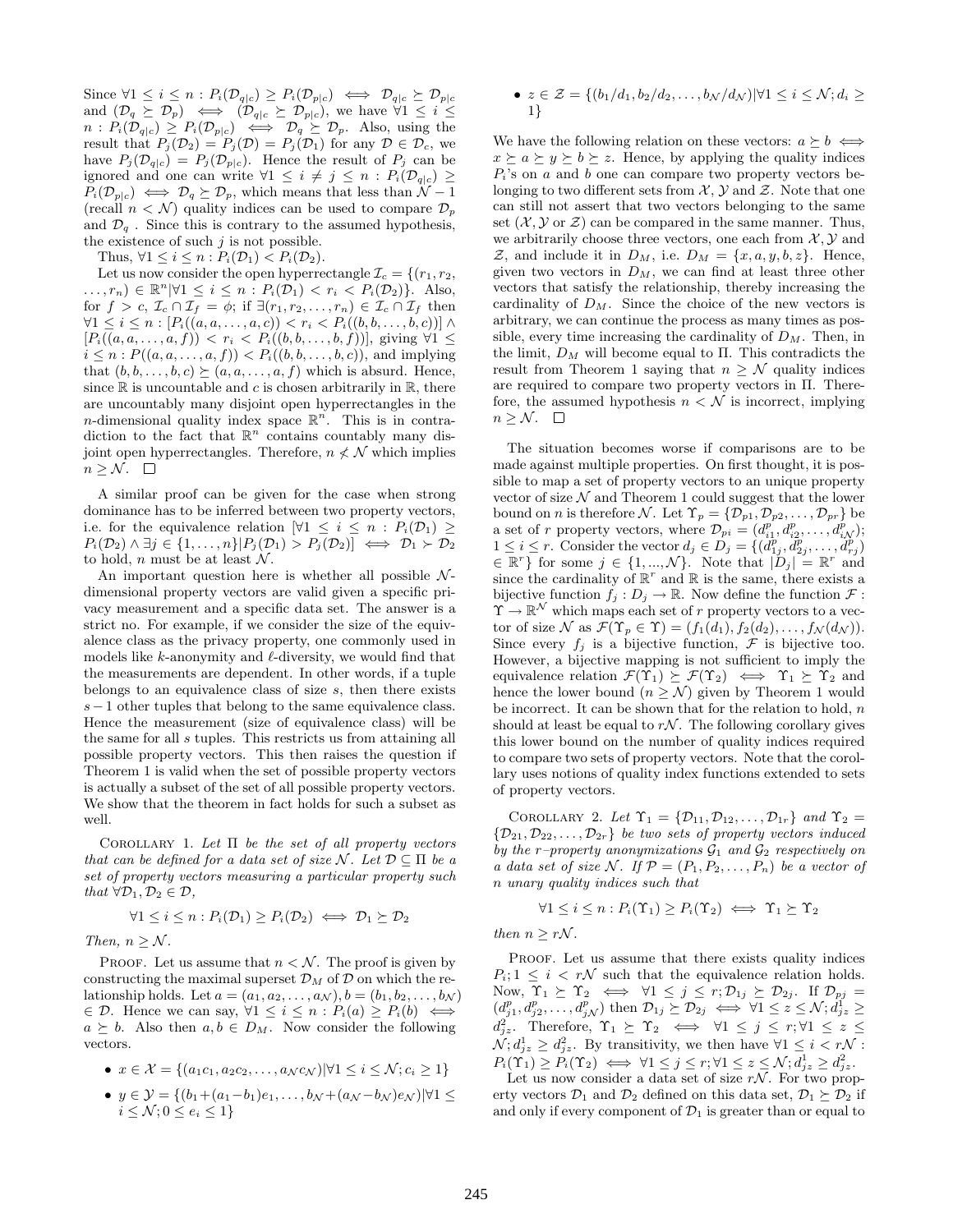the corresponding component of  $\mathcal{D}_2$ . We first divide a property vector on this data set into  $r$  equal sections, thereby resulting in r  $\mathcal N$ -dimensional vectors. The quality indices  $P_i$ can then be applied to these resulting vectors. The equivalence relation  $\forall 1 \leq i < r \mathcal{N} : P_i(\Upsilon_1) \geq P_i(\Upsilon_2) \iff \forall 1 \leq$  $j \leq r$ ;  $\forall 1 \leq z \leq \mathcal{N}$ ;  $d_{jz}^1 \geq d_{jz}^2$  can then be used to state that less than  $r\mathcal{N}$  quality indices can be used to establish a dominance relation between  $\mathcal{D}_1$  and  $\mathcal{D}_2$ . This contradicts the result from Theorem 1 which states that we would require at least  $r\mathcal{N}$  quality indices to compare any two property vectors on a data set of size  $r\mathcal{N}$ . Hence, no such combination of quality indices with  $n < r\mathcal{N}$  can exist.  $\square$ 

The results till this point indicate that it is rather impractical to determine the superiority of an anonymization based on notions of weak or strong dominance, and with unary quality indices. This prompts us to consider other methods of representing the quality of anonymizations relative to one another by defining  $\blacktriangleright$ -better (read as metric better) comparators. For example, we can define a  $\blacktriangleright_{cov}$ -better comparator such that, given two equivalence size property vectors  $\mathcal{D}_1$  and  $\mathcal{D}_2$ ,  $\mathcal{D}_1 \blacktriangleright_{cov} \mathcal{D}_2$  if more tuples in  $\mathcal{D}_1$  have a higher equivalence class size than the corresponding number in  $\mathcal{D}_2$ . Another example is the  $\blacktriangleright_{min}$ -better comparator typically used in models such as k-anonymity –  $\mathcal{D}_1 \blacktriangleright_{min} \mathcal{D}_2$  if  $\min_{d_i^1}(\mathcal{D}_1) > \min_{d_i^2}(\mathcal{D}_2)$ . In fact, current methods of compari $d_i^1$   $d_i^2$   $d_i^2$   $d_i^2$   $d_i$  some  $\blacktriangleright$ -better comparator.

I-better comparators may naturally induce the quality indices to be used to infer the relationship, for example  $P_{k-anon}$  is the quality index to be used to infer  $\blacktriangleright_{min}$ -better. However, as mentioned earlier, comparators such as  $\blacktriangleright_{min}$ are limited by the fact that they are based on some aggregate property of the vectors, ignoring the anonymization bias altogether. On the other hand,  $\blacktriangleright_{cov}$  is a rational candidate since the relationship is based on the output from comparing multiple tuples in the two property vectors. Note that  $\blacktriangleright_{cov}$  in fact induces a binary quality index as presented in the next section.

#### 5. **-BETTER COMPARATORS**

Comparisons with dominance based comparators suffer from the drawback that the number of unary quality indices required is impractically large. This also follows from our intuition that comparison of two  $N$ -dimensional vectors cannot be accomplished with less than  $N$  scalar quantities without losing information. Besides this difficulty, dominance based comparison is a rather strict way of evaluating the quality of an anonymization. It is not unlikely that a property vector is not able to dominate another vector because of low property values for a minor fraction of the tuples. This effectuates to saying that the anonymization bias could be present negligibly resulting in a non-dominance relationship.

Although removing the effects of anonymization bias is hard (or perhaps impossible), methods can be devised to keep it in consideration during a comparative study. We therefore seek other comparators, called  $\blacktriangleright$ -better comparators, that can capture the quality of anonymizations together with the bias they introduce.  $\blacktriangleright$ -better comparators provide a weaker notion of superiority than dominancebased ones, nonetheless their objective is also targeted towards identifying anonymizations with better utilization of the bias. Hence, we emphasize that such comparators pay adequate attention to the property values across all tuples of the anonymized data set.

In the following discussion, we introduce a number of I-better comparators and the corresponding unary/binary quality index they induce. All expressions below are in terms of two property vectors  $\mathcal{D}_1 = (d_1^1, d_2^1, \ldots, d_N^1)$  and  $\mathcal{D}_2 = (d_1^2, d_2^2, \dots, d_\mathcal{N}^2)$  measuring a given property when induced by two different anonymizations on a data set of size  $\mathcal N$ . Without loss of generality, we assume that a higher value of a property measurement for a tuple is better.

#### 5.1  $\rightarrow$ <sub>rank</sub>-better

Consider the  $N$ -dimensional space of all property vectors for a given property. Let  $\mathcal{D}_{max}$  be a *point of interest* and all points are assigned a rank based on their distance from  $\mathcal{D}_{max}$ . We then say  $\mathcal{D}_1$   $\blacktriangleright_{rank}$   $\mathcal{D}_2$  if the rank of  $\mathcal{D}_1$  is lower than the rank of  $\mathcal{D}_2$ . A visualization of this on a 2-dimensional space is depicted in Fig. 2. The point  $\mathcal{D}_{max}$ here is the property vector that is the most desired one, quite often the property vector that offers the maximum measure of the property for every tuple in the data set. The arcs surrounding  $\mathcal{D}_{max}$  are the locus of points at the same distance from  $\mathcal{D}_{max}$ . Note that any two points on the same arc are incomparable vectors and are assigned the same rank. Points on two different arcs are compared based on how close they are to achieving the most desired property vector. The rankbased unary quality index

$$
P_{rank}(\mathcal{D}_1) = || \mathcal{D}_1 - \mathcal{D}_{max} ||
$$

can then be used to infer the relationship  $P_{rank}(\mathcal{D}_1)$  $P_{rank}(\mathcal{D}_2) \iff \mathcal{D}_1 \blacktriangleright_{rank} \mathcal{D}_2$ . It is also possible to associate a tolerance level  $\epsilon$  to the rank such that two property vectors differing in rank by  $\epsilon$  or less are considered equally good.



Figure 2: The rank-based  $\blacktriangleright_{rank}$ -better comparator assigns ranks to property vectors based on the distance from a point of interest  $\mathcal{D}_{max}$ .

The direct implication of equi-ranked property vectors is that two different anonymizations are equivalent in terms of their ability to pursue the most desirable levels of the property being measured. In other words, the amount of bias each has to overcome (or introduce) to reach the desirable level is equivalent. In a comparative setting, the rank of a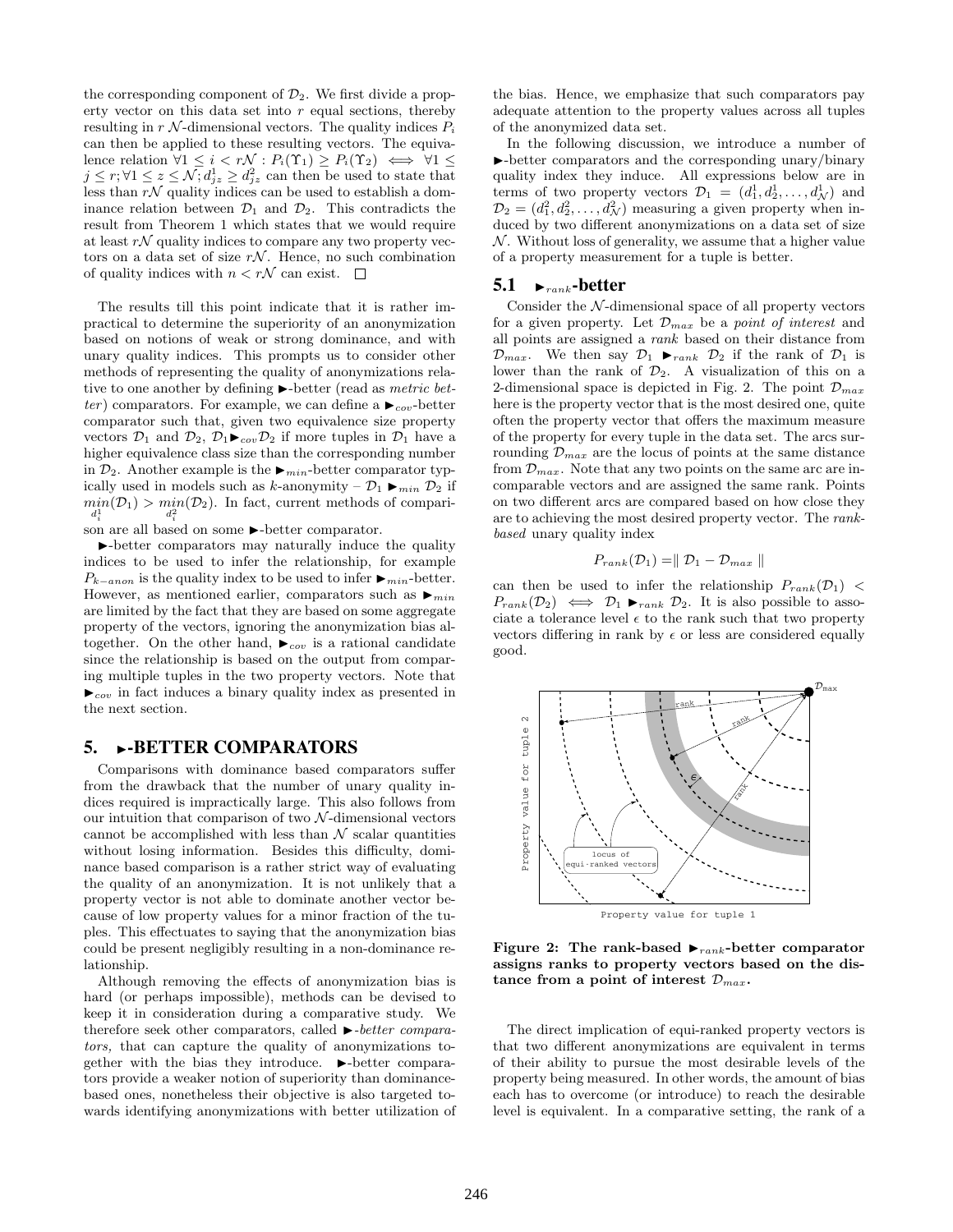property vector can be viewed as an estimate of the bias present in an anonymization w.r.t. a particular property.

#### 5.2  $\rightarrow$   $_{cov}$ -better

The *coverage* comparator  $\rightarrow_{cov}$  compares two property vectors based on the fraction of tuples in one that has a better measurement of the property than in the other. This comparator follows from the intuition that an anonymization better than another should be able to retain higher values of the measured property for more individuals represented in the data set. With this comparator and the equivalence class size property, the aforementioned anonymization  $\mathcal{T}_4$  is  $\blacktriangleright_{cov}$ -better than  $\mathcal{T}_{3a}$ , and  $\mathcal{T}_{3b}$  is  $\blacktriangleright_{cov}$ -better than  $\mathcal{T}_4$ . The quality index induced from this comparator is binary in nature, given as

$$
P_{cov}(\mathcal{D}_1, \mathcal{D}_2) = \frac{|\{d_i^1 | d_i^1 \ge d_i^2\}|}{\mathcal{N}}
$$

and satisfying  $P_{cov}(\mathcal{D}_1, \mathcal{D}_2) > P_{cov}(\mathcal{D}_2, \mathcal{D}_1) \iff \mathcal{D}_1 \blacktriangleright_{cov}$  $\mathcal{D}_2$ . Note that if  $P_{cov}(\mathcal{D}_1, \mathcal{D}_2) = 1$  and  $P_{cov}(\mathcal{D}_2, \mathcal{D}_1) = 0$ , then  $\mathcal{D}_1 \succ \mathcal{D}_2$ , and vice versa. Fig. 3 shows the computation of the coverage-based quality index for two hypothetical property vectors.



Figure 3: Computation of the quality index functions based on the  $\blacktriangleright_{cov}$  and  $\blacktriangleright_{spr}$  comparators.  $P_{cov}$ is based on the number of tuples with better property value while  $P_{spr}$  is based on the actual difference in magnitude of the measured property value.

The coverage comparator is useful when two anonymizations demonstrate similar levels of collective privacy, for example both are  $k$ -anonymous for some given  $k$ . The comparator then identifies what fraction of the tuples is favored by the skewness in the distribution of privacy levels. A higher value of  $P_{cov}(\mathcal{D}_1, \mathcal{D}_2)$ , compared to  $P_{cov}(\mathcal{D}_2, \mathcal{D}_1)$ , implies that more tuples benefit from the skewed distribution of property values in one anonymization than in the other. Such a comparison helps justify that the bias introduced by an anonymization can be useful in providing better property values for a larger fraction of the data set.

#### 5.3  $\rightarrow$  spr-better

The coverage comparator does not take into consideration the difference in magnitude of a measured property for a given tuple when comparing it across two different property vectors. It is possible that for two vectors  $\mathcal{D}_1$  and  $\mathcal{D}_2$ with  $P_{cov}(\mathcal{D}_1, \mathcal{D}_2) \approx P_{cov}(\mathcal{D}_2, \mathcal{D}_1)$  (the quality index values are close),  $\mathcal{D}_1$  maintains much better values in the property for the tuples on which it is superior than  $\mathcal{D}_2$  compared to those on which  $\mathcal{D}_2$  is superior. For example, consider the hypothetical property vectors  $\mathcal{D}_1 = (2, 2, 3, 4, 5)$  and  $\mathcal{D}_2 =$  $(3, 2, 4, 2, 3)$ . In this case,  $P_{cov}(\mathcal{D}_1, \mathcal{D}_2) = P_{cov}(\mathcal{D}_2, \mathcal{D}_1) = \frac{3}{5}$ . However, one can argue that  $\mathcal{D}_1$  is a superior vector since the difference in magnitude of the measured property is higher (a value of 2) in the two tuples where it is better than  $\mathcal{D}_2$ . This difference is only 1 in the two tuples where  $\mathcal{D}_2$  is better. The spread comparator  $\blacktriangleright_{spr}$  is based on the total amount of variation (or spread) present between tuples w.r.t. a property. The quality index based on this comparator is given as

$$
P_{spr}(\mathcal{D}_1, \mathcal{D}_2) = \sum_{i=1}^{N} max(d_i^1 - d_i^2, 0)
$$

and measures the total difference in magnitude of the measured property for the tuples on which  $\mathcal{D}_1$  performs better than  $\mathcal{D}_2$ . We then say  $P_{spr}(\mathcal{D}_1, \mathcal{D}_2) > P_{spr}(\mathcal{D}_2, \mathcal{D}_1) \iff$  $\mathcal{D}_1 \blacktriangleright_{spr} \mathcal{D}_2$ . We also have  $P_{spr}(\mathcal{D}_1, \mathcal{D}_2) = 0 \iff \mathcal{D}_2 \succeq \mathcal{D}_1$ . Fig. 3 shows the difference in computation of the coveragebased and spread-based quality indices.

The spread comparator uses a quantification of the leverage availed by individual tuples from the skewed distribution of property values. This is crucial when the fraction of tuples benefited, as given by the  $P_{cov}$  quality index, are equivalent. The  $P_{spr}$  quality index quantifies the utilization of the bias in terms of differences in observed property values. Even for the case when two anonymizations have different collective privacy levels, this quantification differentiates them further, often counter to established preferential norms. For example, consider the equivalence class size property vector  $(3, 3, 3, 5, 5, 5, 5, 5, 3, 3, 3, 4, 4, 4, 4)$  from a 3-anonymous generalization and  $(2, 2, 6, 6, 6, 6, 6, 6, 3, 3, 3, 4, 4, 4, 4)$  from a 2anonymous generalization. Both anonymizations show signs of bias towards a certain fraction of the tuples. The 3 anonymous generalization will be a typical choice when predefined notions of "better privacy" is used. However, the 2 anonymous generalization achieves better privacy for 6 more tuples (tuples 3 to 8) at the expense of reducing the privacy levels of tuple 1 and 2. This is a reasonable justification to choosing the 2-anonymous generalization instead. The  $P_{spr}$ quality index values compare at 2 and 8, thereby revealing this reasoning. In fact, the  $P_{cov}$  index also points at the same.

#### 5.4  $\rightarrow_{hv}$ -better

Another way of measuring the superiority of an anonymization is to ask how good it is against other possible anonymizations apart from the one it is compared to. Such a method refrains itself from performing relative comparisons and instead adopts a "tournament" style mechanism. In a tournament mechanism, a candidate a is preferred over candidate  $b$  not because  $a$  performs better than  $b$ , but because a performs better than a larger number of other candidates than the number of candidates over which b performs better.

For a given property vector  $\mathcal{D}_i$ , we consider the set of property vectors  $\Psi_i = {\mathcal{D}_i | \mathcal{D}_i \succeq \mathcal{D}_i}.$  Fig. 4 depicts this set, for a 2-dimensional space, as the volume enclosed by all property vectors which are not better than the vector in question under the  $\succeq$  comparator. When performing comparisons for two property vectors, the *hypervolume* comparator  $\blacktriangleright_{hv}$ assigns superiority based on the hypervolume enclosed by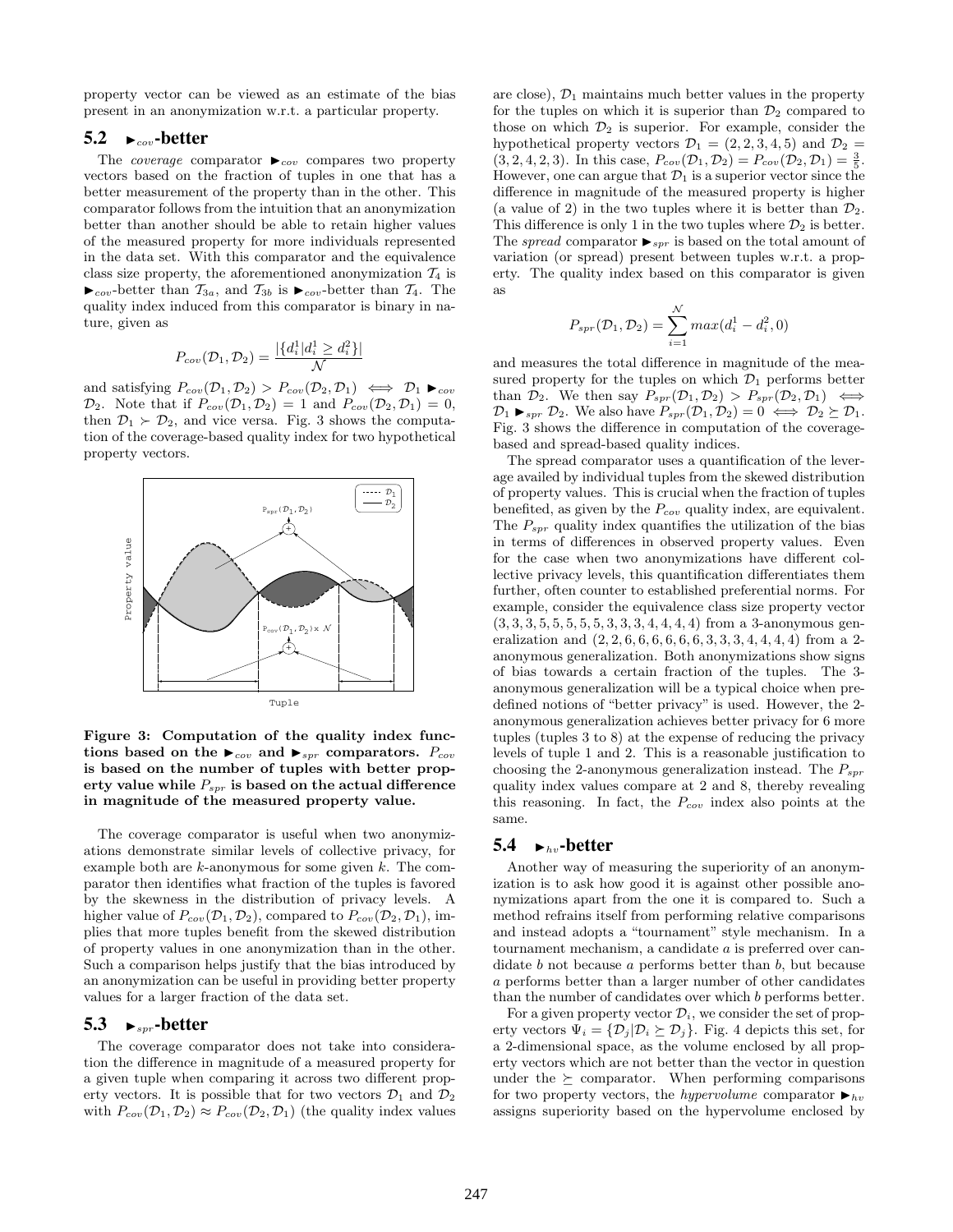points which are not superior to both property vectors under the  $\succeq$  comparator. In Fig. 4,  $\mathcal{D}_1$  is  $\succeq$ -better than all points in region A, none of which appears in  $\Psi_2$ . Similarly, region B has all points that do not appear in  $\Psi_1$  and region C has all points that appear in  $\Psi_1 \cap \Psi_2$ . Thus, the quality index

$$
P_{hv}(\mathcal{D}_1, \mathcal{D}_2) = \prod_{i=1}^N d_i^1 - \prod_{i=1}^N min(d_i^1, d_i^2)
$$

is a measurement of the hypervolume on which  $\mathcal{D}_1$  is solely  $\succeq$ -better, giving us the relationship  $P_{hv}(\mathcal{D}_1, \mathcal{D}_2) > P_{hv}(\mathcal{D}_2,$  $(\mathcal{D}_1) \iff \mathcal{D}_1 \blacktriangleright_{hv} \mathcal{D}_2$ . Further, if  $P_{hv}(\mathcal{D}_1, \mathcal{D}_2) = 0$  then  $\mathcal{D}_2 \succeq \mathcal{D}_1$ , and vice versa. Note that the subtraction of the commonly dominated hypervolume is only used to signify what the quality index wishes to compute, but is otherwise not required during a comparison.



Figure 4: The hypervolume comparator  $\blacktriangleright_{hv}$  gives preference to property vectors that solely outperform more property vectors –  $\mathcal{D}_2$  in this case since volume of region  $B >$  volume of region A.

The hypervolume comparator checks the effectiveness of an anonymization w.r.t. possibly unseen anonymizations. Such anonymizations are captured in the dominated hypervolume. This expands the comparison beyond the anonymizations considered in the comparative process. A higher hypervolume for an anonymization indicates that a larger number of other anonymizations (possibly generated by other algorithms) will induce worse property values than it.

Let us consider the property vector  $s = (3, 3, 3, 5, 5, 5, 5, 5)$ induced by an anonymization S for a particular property. Let  $t = (4, 4, 4, 4, 4, 4, 4, 4)$  be the property vector induced by anonymization  $T$  for the same property. Any anonymization U inducing the property vector  $u = (u_1, u_2, \dots, u_8)$  is worse than S if  $u_i < 3; i = 1, 2, 3$  and  $u_i < 5; i = 4, ..., 8$ . The hypervolume is a measure of such anonymizations. Similarly, U is worse than T if  $u_i < 4$ ;  $i = 1, \ldots, 8$ . In this case,  $P_{hv}(s,t) > P_{hv}(t,s)$  indicating that the number of possible anonymizations that is worse than  $S$  is more than that is worse than T. If the volume enclosed by all property vectors is finite, then one can also say that the number of possible anonymizations better than  $S$  is less than that is better than T. This method of looking into the effectiveness of an anonymization is complementary to the method behind  $P_{cov}$ and  $P_{spr}$ . While the latter two facilitates a comparison on a one-to-one basis, comparisons via  $P_{hv}$  involves a broader extent of the space of property vectors.

These four quality indices can be used to compare property vectors measuring a single property only. It is true that an anonymization evaluated as being better w.r.t. a particular property can be worse in the context of another. Hence, for the case when more than one property is being measured on an anonymization, other mechanisms are required to weigh the importance of the different properties when making comparisons. We now consider sets of property vectors, instead of a single one, and suggest three indices to compare two such sets. Let us assume that comparisons are to be made across the sets  $\Upsilon_1 = {\mathcal{D}_{11}, \mathcal{D}_{12}, \ldots, \mathcal{D}_{1r}}$ and  $\Upsilon_2 = \{ \mathcal{D}_{21}, \mathcal{D}_{22}, \ldots, \mathcal{D}_{2r} \}$  induced by two r-property anonymizations  $\mathcal{G}_1$  and  $\mathcal{G}_2$  respectively. In the following expressions, we use the notation  $P(X, Y)$  to indicate a binary quality index defined to compare two property vectors  $X$ and  $Y$ . Note that different quality indices can be used to compare different properties. Also, without any loss of generality, we assume that a higher value of the quality index is desirable; otherwise we can negate the index value.

#### 5.5  $\blacktriangleright$ <sub>WTD</sub>-better

The first method to compare sets of property vectors is based on the classical weighted sum approach. Weight assignments are useful when the properties analyzed are orthogonal in nature, such as privacy and utility. The weightbased comparator  $\blacktriangleright_{WTD}$  requires a vector  $W = (w_1, \ldots w_r)$ such that the weight  $w_i$  signifies the importance of the  $i^{th}$ property being measured. Typically the weights are chosen such that, for  $1 \leq i \leq r$ ,  $0 < w_i < 1$  and  $\sum_{i=1}^{r} w_i = 1$ . The quality index is given as

$$
P_{WTD}(\Upsilon_1, \Upsilon_2) = \sum_{i=1}^r [w_i \cdot P(\mathcal{D}_{1i}, \mathcal{D}_{2i})]
$$

and comparisons are made using the relationship  $P_{WTD}(\Upsilon_1,$  $\Upsilon_2$ ) >  $P_{WTD}(\Upsilon_2, \Upsilon_1) \iff \Upsilon_1 \blacktriangleright_{WTD} \Upsilon_2$ . It is advisable to normalize the  $P$  values before computing the weighted sum.

Consider the 3-anonymous generalizations in  $\mathcal{T}_{3a}$  and  $\mathcal{T}_{3b}$ . The size of equivalence class property vectors for the two generalizations are  $p_a = (3, 3, 3, 3, 4, 4, 4, 3, 3, 4)$  and  $p_b =$  $(3, 7, 7, 7, 7, 7, 7, 7, 7, 7)$  respectively. Using Iyengar's data utility metric [7], the utility property vectors for them are  $u_a = (2.03, 1.7, 1.7, 2.03, 1.6, 1.6, 1.6, 2.03, 1.7, 1.6)$  and  $u_b =$  $(2.03, 0.97, 0.97, 2.03, 0.97, 0.97, 0.97, 2.03, 0.97, 0.97)$  respectively. Using the coverage comparator we have,  $P_{cov}(p_a, p_b)$  =  $0.3 < 1 = P_{cov}(p_b, p_a)$  and  $P_{cov}(u_a, u_b) = 1 > 0.3$  $P_{cov}(u_b, u_a)$ . Thus, if equal weights are assigned to both privacy and utility, then generalizations  $\mathcal{T}_{3a}$  and  $\mathcal{T}_{3b}$  are equally good.

#### 5.6  $\blacktriangleright$   $\blacktriangleright$   $\blacktriangleright$   $\blacktriangleright$   $\blacktriangleright$   $\blacktriangleright$   $\blacktriangleright$   $\blacktriangleright$   $\blacktriangleright$   $\blacktriangleright$   $\blacktriangleright$   $\blacktriangleright$   $\blacktriangleright$   $\blacktriangleright$   $\blacktriangleright$   $\blacktriangleright$   $\blacktriangleright$   $\blacktriangleright$   $\blacktriangleright$   $\blacktriangleright$   $\blacktriangleright$   $\blacktriangleright$   $\blacktriangleright$   $\blacktriangleright$   $\blacktriangleright$   $\blacktriangleright$   $\blacktriangleright$

The weight-based comparator suffers from the drawback that it may sometimes be difficult to assign weight values specifying the preference of a property. An alternative to this is to instead specify a lexicographic ordering of the different properties. For example, when privacy levels depicted by different privacy models are to be used in conjunction to decide on an anonymization, the property vectors induced from different privacy properties can be ordered in descending order of relevance. Such a method orders the elements of a set of property vectors such that the most desirable property is the first element, the second most desirable property as the second element, and so on. With this ordering in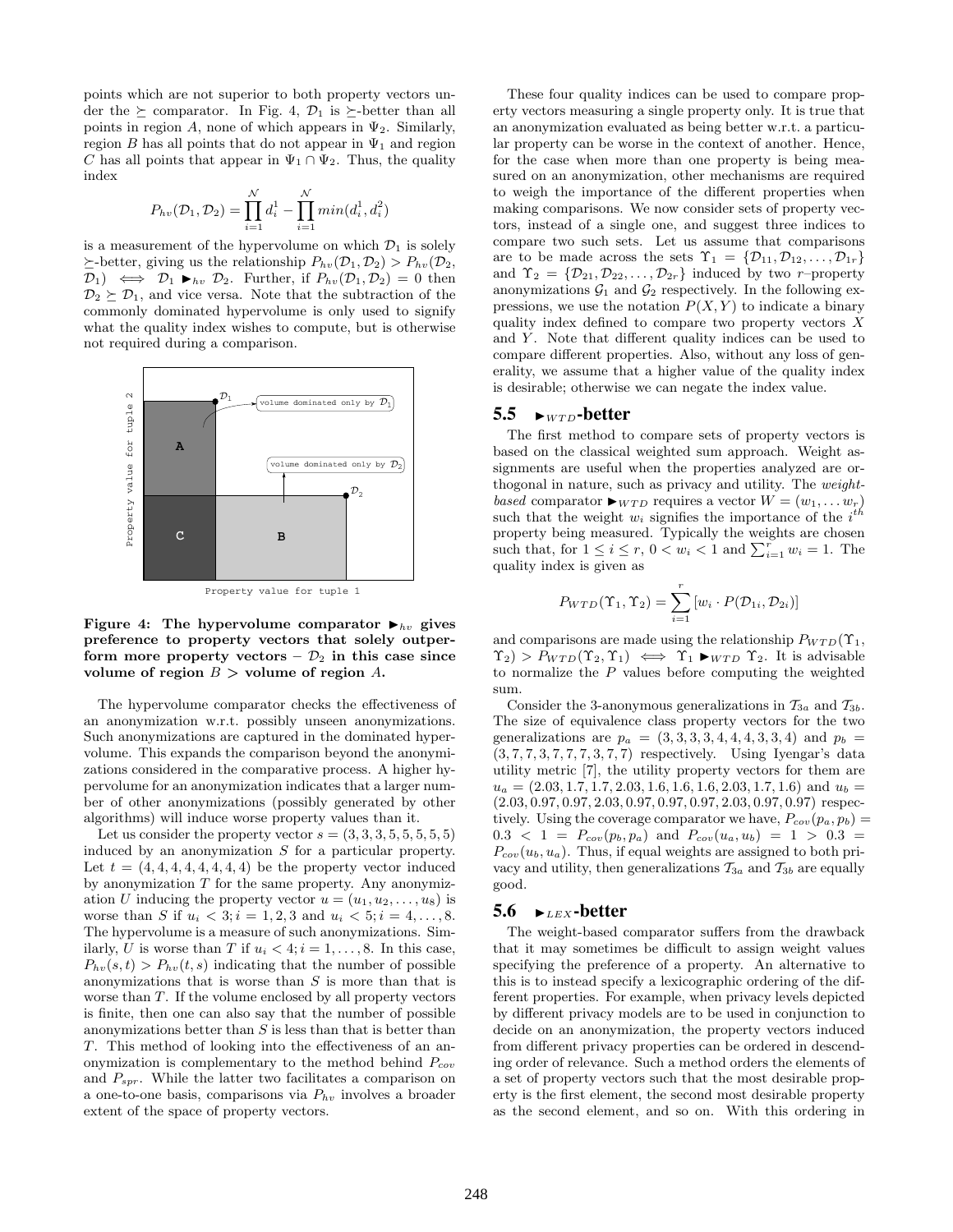place, we define the following quality index.

$$
P_{LEX}(\Upsilon_1, \Upsilon_2) = \min_i \{1 \le i \le r \mid
$$
  

$$
P(\mathcal{D}_{1i}, \mathcal{D}_{2i}) - P(\mathcal{D}_{2i}, \mathcal{D}_{1i}) > \epsilon_i \}
$$

Here,  $\epsilon = (\epsilon_1, \ldots, \epsilon_r)$  is a *significance* vector where  $\epsilon_i$  gives the maximum tolerable difference in the  $P$  values for the  $i^{th}$ property. Thus, two property vectors  $\mathcal{D}_{1i}$  and  $\mathcal{D}_{2i}$  are considered to be equally good if  $|P(\mathcal{D}_{1i}, \mathcal{D}_{2i})-P(\mathcal{D}_{2i}, \mathcal{D}_{1i})| \leq \epsilon_i$ . The  $\epsilon$ -lexicographic comparator  $\blacktriangleright$ <sub>LEX</sub> assigns superiority to a set of property vectors based on the property on which it is more superior, given the ordering on the properties and the significance vector.  $P_{LEX}(\Upsilon_1, \Upsilon_2)$  thereby computes the first property on the ordering where  $\Upsilon_1$  is superior. If  $P_{LEX}(\Upsilon_1, \Upsilon_2) < P_{LEX}(\Upsilon_2, \Upsilon_1)$ , then  $\Upsilon_1$  has a more desirable property where it is superior to  $\Upsilon_2$ , i.e.  $P_{LEX}(\Upsilon_1, \Upsilon_2) < P_{LEX}(\Upsilon_2, \Upsilon_1) \iff \Upsilon_1 \blacktriangleright_{LEX} \Upsilon_2.$ 

## 5.7  $\rightarrow$  GOAL-better

The goal-based comparator  $\blacktriangleright_{GOAL}$  is useful when the competence of an anonymization can be measured in terms of its closeness to a desirable level (or goal). In such a situation, a goal vector  $G = (g_1, \ldots, g_r)$  specifies the values desired in the quality indices used – the  $P$  functions. The quality index

$$
P_{GOAL}(\Upsilon_1, \Upsilon_2) = \sum_{i=1}^r [P(\mathcal{D}_{1i}, \mathcal{D}_{2i}) - g_i]^2
$$

then computes the sum-of-squares error of the quality indices from the goal values. The comparison is performed with the relationship  $P_{GOAL}(\Upsilon_1, \Upsilon_2) < P_{GOAL}(\Upsilon_2, \Upsilon_1) \iff$  $\Upsilon_1 \blacktriangleright_{GOAL} \Upsilon_2$ . We can also use unary performance indices as replacements for the binary functions  $P$ . The use of unary indices simplifies the specification of the goal vector in terms of the goal property vectors instead. If  $\mathcal{D}_{g_1}, \ldots, \mathcal{D}_{g_r}$  are the goal property vectors, then the goal vector can be formulated as  $G = (P_1(\mathcal{D}_{g_1}), \ldots, P_r(\mathcal{D}_{g_r}))$ , where  $P_i$ s are unary quality indices.

#### 6. RELATED WORK

Several algorithms have been proposed to find effective k–anonymization [17]. The  $\mu$ -argus algorithm is based on the greedy generalization of infrequently occurring combinations of quasi-identifiers and suppresses outliers to meet the k–anonymity requirement [6].  $\mu$ -argus suffers from the shortcoming that larger combinations of quasi-identifiers are not checked for k–anonymity and hence the property is not always guaranteed [16].

Sweeney's Datafly approach uses a heuristic method to generalize the attribute containing the most distinct sequence of values for a provided subset of quasi-identifiers [16]. Sequences occurring less than  $k$  times are suppressed. In the same work, Sweeney proposes a theoretical algorithm that can exhaustively search all potential generalizations to find the one that minimally distorts the data during anonymization. Samarati's algorithm [15] can identify all k–minimal generalizations, out of which an optimal generalization can be chosen based on certain preference information provided by the data recipient.

Iyengar proposes a flexible generalization scheme and uses a genetic algorithm to perform k–anonymization on the larger search space that resulted from it [7]. Although the method

can maintain a good solution quality, it has been criticized for being a slow iterative process. In this context, Lunacek et al. introduce a new crossover operator that can be used with a genetic algorithm for constrained attribute generalization, and effectively show that Iyengar's approach can be made faster [12]. In order to obtain a guaranteed optimal solution, Bayardo and Agrawal propose a complete search method that iteratively constructs less generalized solutions starting from a completely generalized data set [1].

LeFevre et al. extend the notion of generalizations on attributes to generalization on tuples in the data set [9]. The authors argue that such multidimensional partitioning of the generalization domain shows better performance in capturing the underlying multivariate distribution of the attributes, often advantageous in answering queries with predicates on more than just one attribute.

Xiao and Tao argue that the privacy obtained by a particular generalization may not be sufficient in terms of an individual's personal requirement [21]. To this end, they propose a model where each individual specifies a guarding node on attribute values. A generalization scheme is required to prohibit divulgence of any information finer than the value of the guarding node.

The drawbacks of using  $k$ –anonymity are first described by Machanavajjhala et al. [13]. They identify that  $k$ -anonymized data sets are susceptible to privacy violations when there is little diversity in the sensitive attributes of a  $k$ –anonymous equivalence class. In order to alleviate such privacy breaches, they propose the model of  $\ell$ –diversity which obtains anonymizations with an emphasis on the diversity of values on a  $k$ –anonymous equivalence class. Further work presented by Li et al. show that the  $\ell$ –diversity model is also susceptible to certain types of attacks [10]. To this effect, they emphasize having the t–closeness property that maintains the same distribution of sensitive attribute values in an equivalence class as is present in the entire data set, with a tolerance level of t. Truta and Vinay propose p-sensitive k-anonymity to enforce diversity in the sensitive attribute values in an equivalence class [19]. According to the model, every equivalence class is required to have at least p distinct values of the sensitive attribute. The model suffers from the drawback that attribute values may not be uniformly distributed in a data set and hence obtaining  $p$  distinct values in an equivalence class can become impossible.

Dewri et al. [2] presents a multi-objective optimization formulation to explore the privacy and utility trade-offs in microdata anonymization. Their work is based on the notion of weighted-k-anonymity which does not constrain  $k$  in  $k$ –anonymity to a particular value, but rather explores the resulting utility when the weighted equivalence class size varies across anonymizations. Although a potential drawback of their work is the induction of low k (even  $k = 1$ ) values in the solution set, their approach points out that changes in the utility of an anonymization is a resultant of the difference in the distribution of the  $k$  values across different tuples of the data set. Another multi-objective analysis is presented by Huang and Du for the problem of optimizing randomized response schemes for privacy protection [5].

Problems similar to the ones encountered here are known to exist in the multi-objective optimization community as well. Quality assessment of solution sets in this community is often difficult because of the existence of non-dominance relationships between one or more members of two differ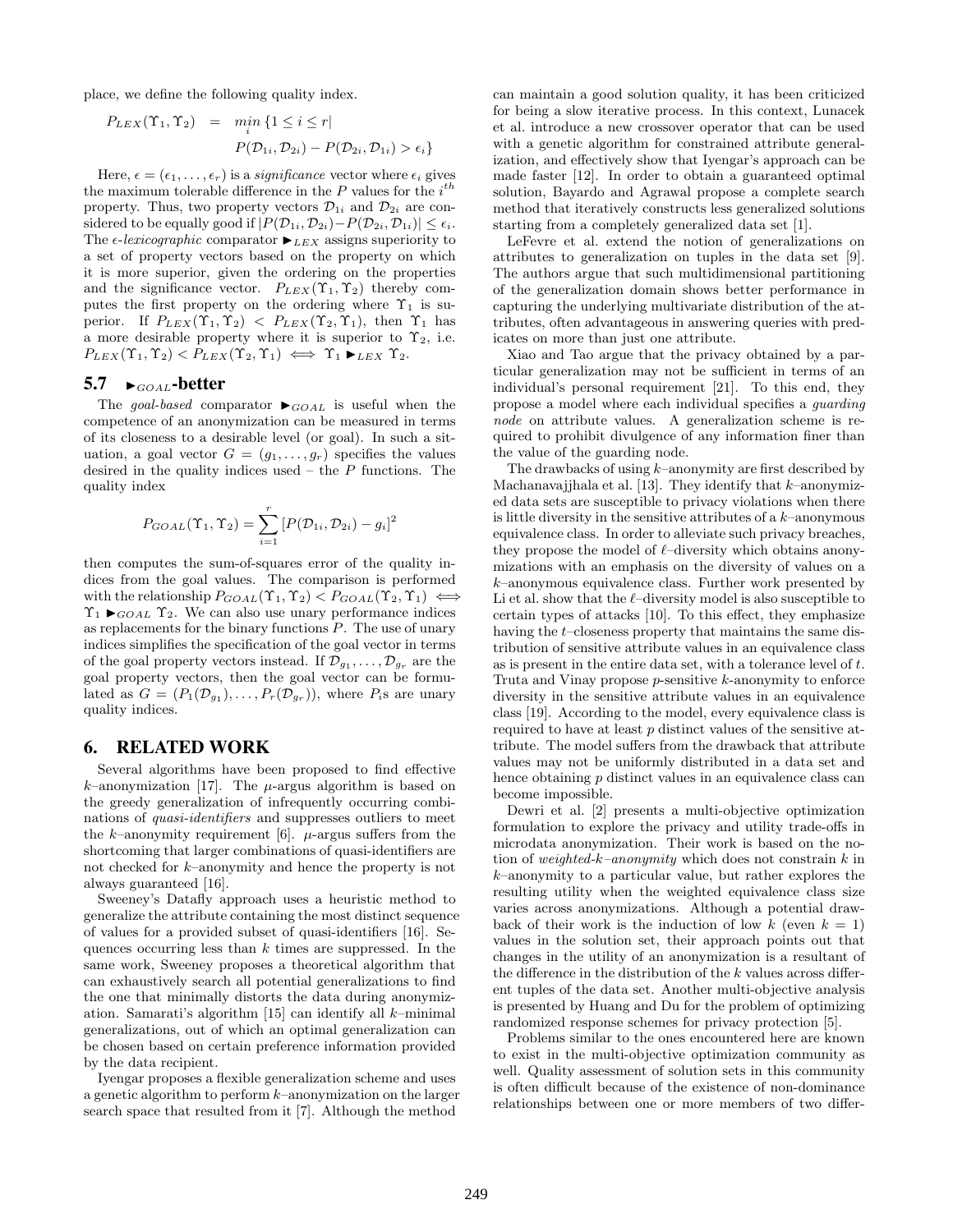ent sets. Hansen and Jaszkiewicz propose the use of quality measures that induce a linear ordering on the space of all possible solution sets [4]. Knowles and Corne [8] provide a critical overview of existing quality measures and show that most existing measures do not cater to the "ordering" requirement proposed by Hanse and Jaszkiewicz. Later work presented by Zitzler et al. explore the limitations of a comparative study done under the light of quality indicators [23]. We have found that a principle theorem proved in their work is equally applicable in the case of anonymization comparisons. The analysis presented in their work serves as a backbone for this study.

# 7. CONCLUSION AND EXTENSIONS

In this paper, we explore an often ignored factor in the comparison of anonymizations reported by microdata disclosure control algorithms. This factor, which we call the anonymization bias, results in anonymizations being skewed towards a fraction of the data set w.r.t. a privacy property. Hence, the attainment of a collective privacy level is not sufficient to conclude that two anonymizations offer the same level of privacy. We therefore introduce property vectors as an alternate representation of a property (privacy/utility) measured on an anonymization. This representation helps indicate the privacy level of every individual in the data set separately. Further, the issue of comparing anonymizations is addressed by the usage of quality index functions that gives an absolute or a relative quantitative estimate of the quality of property vectors. Our initial conclusion on such a comparative method is that unary quality indices are limited in their ability to perform comparisons, specifically when strict inferences like "not worse than" or "better than" are to be made between anonymizations. As a result, we explore alternative methods of comparison, keeping in mind that comparators defined on such grounds should make adequate effort to quantify the differences in values of the property measured across the tuples of the entire data set instead of a minimalistic estimate. Estimates based on rank, spread and hypervolume are thus suggested. We also present various preference based techniques when comparisons are to be made across multiple properties induced by anonymizations.

An immediate extension of this work is the identification of privacy measures that address the anonymization bias. Moreover, vector-based representations of privacy would require a rethinking of the utility optimization problem since trade-offs between privacy and utility now becomes more apparent. The currently adopted optimization framework in disclosure control is single objective in nature. The scalar quantification of privacy enables the framework to direct its search for higher utility anonymization while satisfying a privacy constraint. If vector representations of privacy are adopted, then the framework has to undergo changes. This is primarily because the vector representation allows one to distinguish between anonymizations even when a typical privacy constraint is satisfied by both. Note that the current framework only makes this distinction based on utility, whereas the vector representation enables the distinction to be made at the privacy front as well. Finding "good" anonymizations thus converts into a multi-objective problem. Although the multi-objective nature of the privacy versus utility problem is well understood in the community, it has remained irrelevant under the pretext of scalar privacy representations. However, under the light of vector representations, privacy should no longer be imposed only as a constraint in the framework but rather handled directly as an objective to maximize. We leave the exploration of this frontier for a later study.

## 8. ACKNOWLEDGMENTS

This work was partially supported by the U.S. Air Force Office of Scientific Research under contract FA9550-07-1- 0042. The views and conclusions contained in this document are those of the authors and should not be interpreted as representing official policies, either expressed or implied, of the U.S. Air Force or other federal government agencies.

## 9. REFERENCES

- [1] Bayardo, R. J., and Agrawal, R. Data Privacy Through Optimal k-Anonymization. In Proceedings of the 21st International Conference on Data Engineering (Tokyo, Japan, 2005), pp. 217–228.
- [2] Dewri, R., Ray, I., Ray, I., and Whitley, D. On the Optimal Selection of k in the k-Anonymity Problem. In Proceedings of the 24th International Conference on Data Engineering (Cancun, Mexico, 2008), pp. 1364–1366.
- [3] Fung, B. C. M., Wang, K., and Yu, P. S. Top-Down Specialization for Information and Privacy Preservation. In Proceedings of the 21st International Conference in Data Engineering (Tokyo, Japan, 2005), pp. 205–216.
- [4] Hanse, M. P., and Jaszkiewicz, A. Evaluating the Quality of Approximations of the Non-dominated Set. IMM Technical Report IMM-REP-1998-7, Institute of Mathematical Modeling, Technical University of Denmark, 1998.
- [5] Huang, Z., and Du, W. OptRR: Optimizing Randomized Response Schemes for Privacy-Preserving Data Mining. In Proceedings of the 24th International Conference on Data Engineering (Cancun, Mexico, 2008), pp. 705–714.
- [6] Hundepool, A., and Willenborg, L. Mu and Tau Argus: Software for Statistical Disclosure Control. In Proceedings of the Third International Seminar on Statistical Confidentiality (Bled, Slovenia, 1996).
- [7] IYENGAR, V. S. Transforming Data to Satisfy Privacy Constraints. In Proceedings of the 8th ACM SIGKDD International Conference on Knowledge Discovery and Data Mining (Alberta, Canada, 2002), pp. 279–288.
- [8] Knowles, J. D., and Corne, D. W. On Metrics for Comparing Non-Dominated Sets. In Proceedings of the Congress on Evolutionary Computation (Honolulu, HI, USA, 2002), pp. 711–716.
- [9] LEFEVRE, K., DEWITT, D. J., AND RAMAKRISHNAN, R. Mondrian Multidimensional K-Anonymity. In Proceedings of the 22nd International Conference in Data Engineering (Atlanta, GA, USA, 2006), p. 25.
- [10] Li, N., Li, T., and Venkatasubramanian, S.  $t$ –Closeness: Privacy Beyond  $k$ –Anonymity and  $\ell$ –Diversity. In Proceedings of the 23rd International Conference on Data Engineering (Istanbul, Turkey, 2007), pp. 106–115.
- [11] LOUKIDES, G., AND SHAO, J. Capturing Data Usefulness and Privacy Protection in